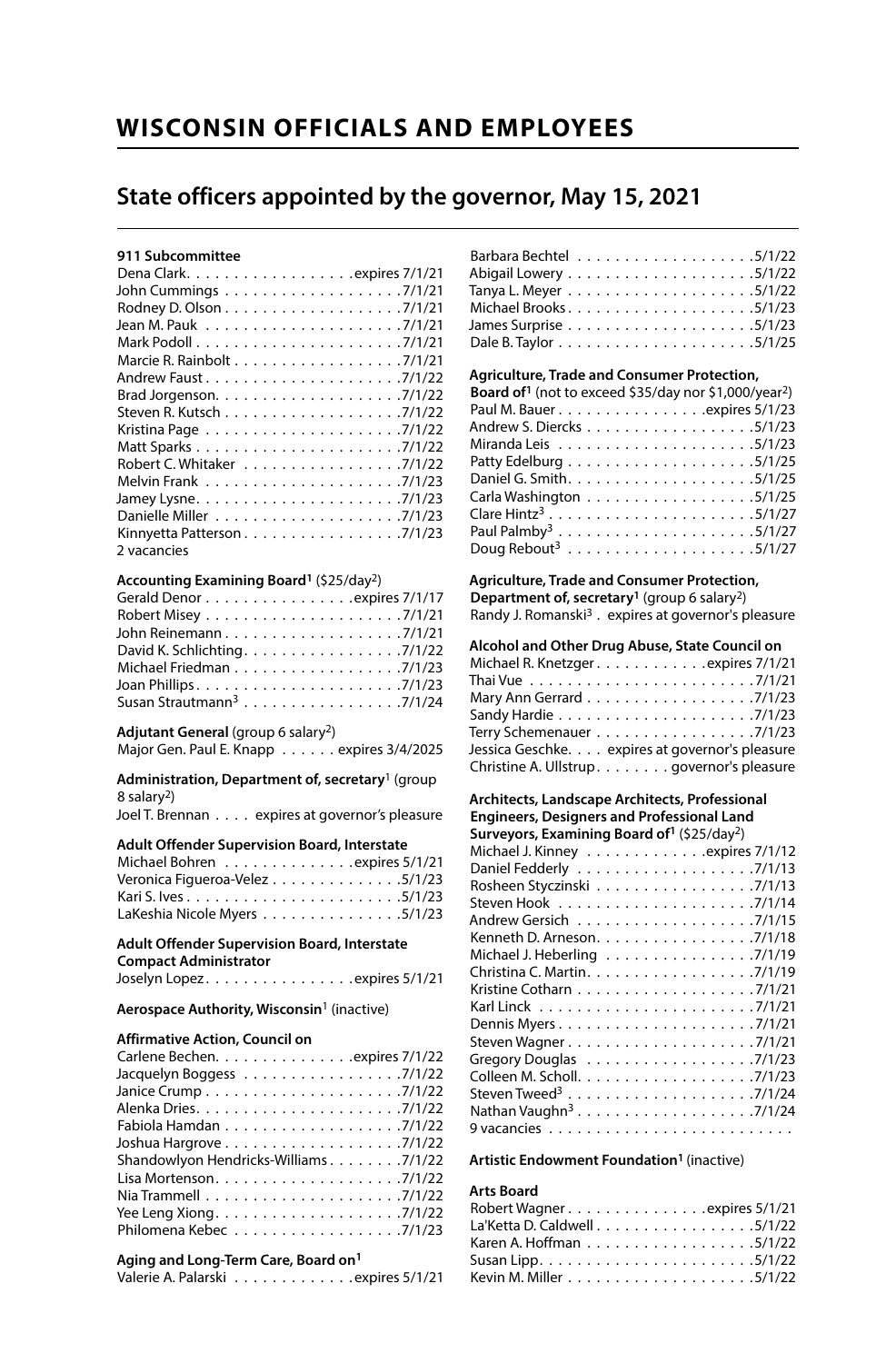| Jennifer Schwarzkopf5/1/22 |  |
|----------------------------|--|
| Matthew J. Wallock 5/1/22  |  |
|                            |  |
|                            |  |
|                            |  |
|                            |  |
|                            |  |
|                            |  |

### **Athletic Trainers Affiliated Credentialing Board1**

| (525/day <sup>2</sup> )  |
|--------------------------|
|                          |
|                          |
| Gregory Vergamini 7/1/20 |
|                          |
|                          |
| Benjamin Wedro7/1/23     |
|                          |

## **Auctioneer Board1** (\$25/day2)

| Heather Berlinski expires 5/1/16       |  |  |  |  |  |  |
|----------------------------------------|--|--|--|--|--|--|
|                                        |  |  |  |  |  |  |
|                                        |  |  |  |  |  |  |
| Deana M. Zentner 5/1/23                |  |  |  |  |  |  |
|                                        |  |  |  |  |  |  |
| Randy J. Stockwell <sup>3</sup> 5/1/24 |  |  |  |  |  |  |
| vacancy                                |  |  |  |  |  |  |

#### **Banking Institutions Review Board1** (\$25/day, not to exceed  $$1,500/year^2$

| U EXLEEU 21, JUU/ YEAL 1                                       |  |
|----------------------------------------------------------------|--|
| Debra R. Lins expires 5/1/19                                   |  |
| Thomas J. Pamperin $\ldots \ldots \ldots \ldots \ldots 5/1/20$ |  |
|                                                                |  |
| Scot Thompson <sup>3</sup> 5/1/22                              |  |
| Robert C. Gorsuch 5/1/23                                       |  |

#### **Bradley Center Sports and Entertainment Corporation, Board of Directors of the1 (**inactive)

#### **Building Commission**

Summer Strand. . . . expires at governor's pleasure

#### **Burial Sites Preservation Board** (\$25/day2)

| Jennifer R. Haasexpires 7/1/21 |  |
|--------------------------------|--|
| Katherine P. Stevenson 7/1/22  |  |
|                                |  |
|                                |  |
|                                |  |
|                                |  |

## **Cemetery Board1** (\$25/day2)

| Francis J. Groh expires 7/1/20                            |  |  |  |  |  |  |  |  |  |  |
|-----------------------------------------------------------|--|--|--|--|--|--|--|--|--|--|
|                                                           |  |  |  |  |  |  |  |  |  |  |
| Bernard Schroed [1, 1, 1, 1, 1, 1, 1, 1, 1, 1, 1, 7/1/21] |  |  |  |  |  |  |  |  |  |  |
|                                                           |  |  |  |  |  |  |  |  |  |  |
|                                                           |  |  |  |  |  |  |  |  |  |  |
|                                                           |  |  |  |  |  |  |  |  |  |  |

#### **Child Abuse and Neglect Prevention Board**

| Molly J. Jasmer expires 5/1/22 |  |
|--------------------------------|--|
|                                |  |
| Michael McHorney 5/1/22        |  |
| Michael Meulemans. 5/1/22      |  |
|                                |  |
|                                |  |
|                                |  |

| Jameelah A. Love. expires at governor's pleasure |  |
|--------------------------------------------------|--|

#### **Children and Families, Department of, Secretary1** (group 6 salary2)

Emilie Amundson . . expires at governor's pleasure

#### **Chiropractic Examining Board1** (\$25/day2)

| Scott D. Bautch expires 7/1/21              |  |  |  |  |  |
|---------------------------------------------|--|--|--|--|--|
| Bryan R. Gerondale 7/1/21                   |  |  |  |  |  |
|                                             |  |  |  |  |  |
| James M. Damrow 7/1/23                      |  |  |  |  |  |
| Eugene Yellen-Shiring <sup>3</sup> . 7/1/23 |  |  |  |  |  |
| Kathleen A. Hendrickson <sup>3</sup> 7/1/24 |  |  |  |  |  |

#### **Circus World Museum Foundation1**

David Hoffman . . . expires at governor's pleasure

#### **Claims Board**

Ryan Nilsestuen . . . expires at governor's pleasure

#### **College Savings Program Board1**

| Alberta Darlingexpires 5/1/21         |  |
|---------------------------------------|--|
|                                       |  |
|                                       |  |
| William L. Oemichen 5/1/23            |  |
| Ashleigh Edgerson <sup>3</sup> 5/1/24 |  |
| LaTonya Johnson <sup>3</sup> . 5/1/25 |  |

## **Commercial Building Code Council**

| Kevin Bierce expires 7/1/17                                                    |
|--------------------------------------------------------------------------------|
| Irina Ragozin $\ldots \ldots \ldots \ldots \ldots \ldots \ldots \ldots$ 7/1/17 |
|                                                                                |
|                                                                                |
| Jennifer Emberson Acker. 7/1/22                                                |
| Michael Adamavich 7/1/22                                                       |
|                                                                                |
|                                                                                |
| Matthew Marciniak 7/1/22                                                       |
|                                                                                |

#### **Controlled Substances Board**

| Subhadeep Barman expires 5/1/19 |  |  |  |  |  |  |  |
|---------------------------------|--|--|--|--|--|--|--|
|                                 |  |  |  |  |  |  |  |

#### **Conveyance Safety Code Council**

| Steven L. Ketelboeter expires 7/1/17                                    |
|-------------------------------------------------------------------------|
|                                                                         |
|                                                                         |
|                                                                         |
|                                                                         |
|                                                                         |
| Harold A. Thurmer. $\ldots \ldots \ldots \ldots \ldots \ldots$ . 7/1/19 |
| vacancy                                                                 |

#### **Corrections, Department of, Secretary1** (group 8 salary<sup>2</sup>)

Kevin A. Carr . . . . . expires at governor's pleasure

#### **Cosmetology Examining Board1** (\$25/day2)

| Georgianna Halverson expires 7/1/23 |  |  |  |
|-------------------------------------|--|--|--|
|                                     |  |  |  |
|                                     |  |  |  |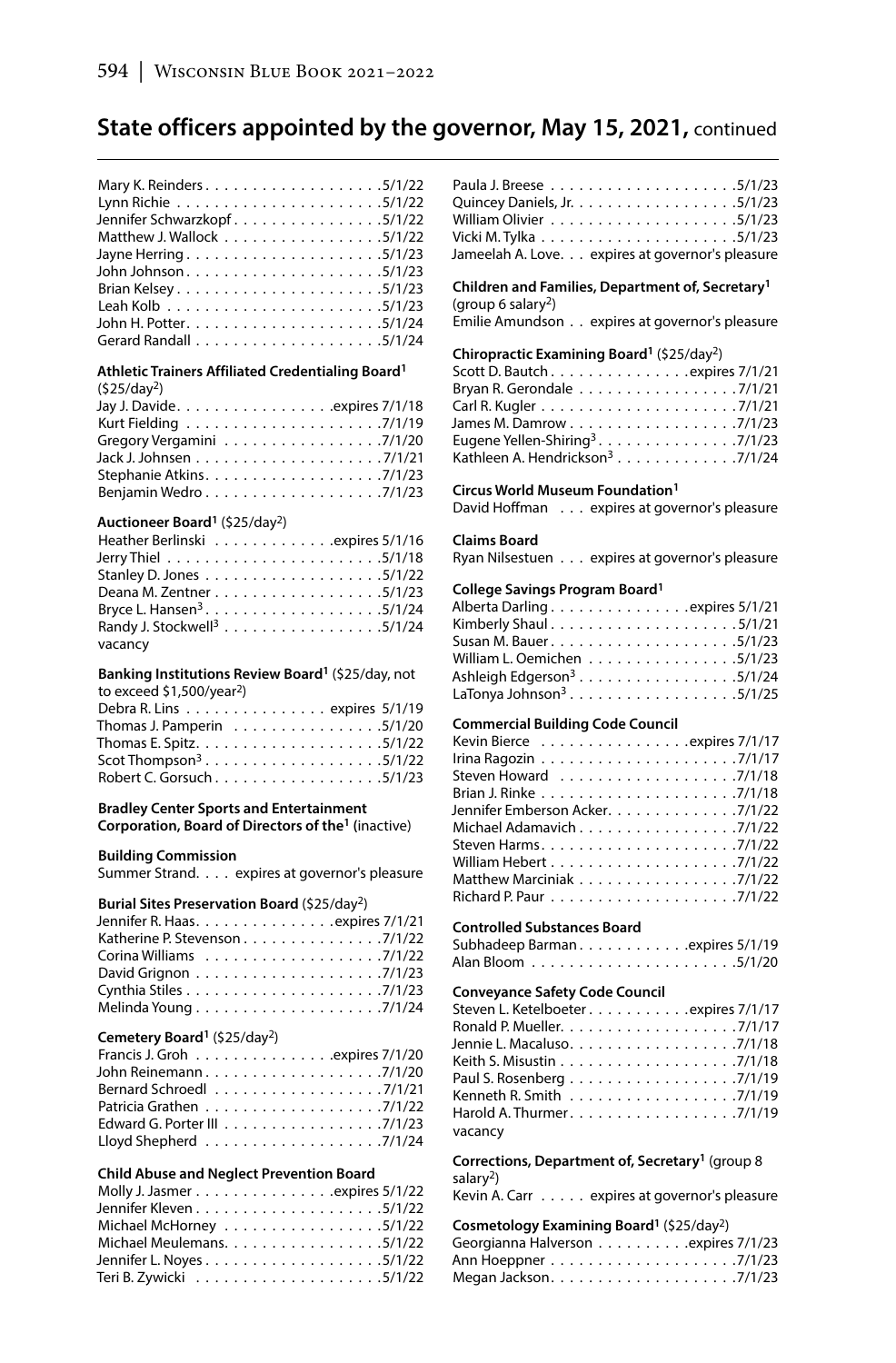| Charity Faith Fazel <sup>3</sup> 7/1/24 |  |
|-----------------------------------------|--|
| vacancy                                 |  |

## **Credit Union Review Board1** (\$25/day, not to

exceed \$1,500 per year2)

| Sheila Schinke <sup>3</sup> . expires $5/1/21$ |  |
|------------------------------------------------|--|
|                                                |  |
|                                                |  |
|                                                |  |
| Liza Edinger <sup>3</sup> 5/1/25               |  |

**Credit Unions, Office of, Director** (group 3 salary2) Kim Santos . . . . . . expires at governor's pleasure

#### **Crime Victims Rights Board**

Nela Kalpic . . . . . . . . . . . . . . . . . . expires 5/1/23

**Criminal Penalties, Joint Review Committee on** 2 vacancies

### **Deaf and Hard of Hearing, Council for the**

| Nicole Everson expires 7/1/21                                        |
|----------------------------------------------------------------------|
| Christopher Rawlings. 7/1/21                                         |
|                                                                      |
| David H. Seligman. 7/1/21                                            |
|                                                                      |
| Christine Koemeter 7/1/23                                            |
| Thomas O'Connor $\ldots \ldots \ldots \ldots \ldots \ldots$ . 7/1/23 |
| Gregory Puhlmann 7/1/23                                              |
|                                                                      |

#### **Deferred Compensation Board1** (\$25/day2)

| Jason A. Rothenberg expires 7/1/21   |  |  |  |  |  |  |
|--------------------------------------|--|--|--|--|--|--|
| Arthur Zimmerman 7/1/21              |  |  |  |  |  |  |
|                                      |  |  |  |  |  |  |
| Terrance L. Craney 7/1/23            |  |  |  |  |  |  |
| Connie Haberkorn <sup>3</sup> 7/1/24 |  |  |  |  |  |  |

### **Dentistry Examining Board1** (\$25/day2)

| Matthew R. Bistan expires 7/1/21                                    |
|---------------------------------------------------------------------|
|                                                                     |
|                                                                     |
|                                                                     |
| Shaheda Govani $\ldots \ldots \ldots \ldots \ldots \ldots$ . 7/1/22 |
| Herbert Michael Kaske 7/1/22                                        |
| Katherine F. Schrubbe 7/1/22                                        |
|                                                                     |
|                                                                     |
| Diana Whalen <sup>3</sup> 7/1/24                                    |
| vacancy                                                             |

#### **Developmental Disabilities, Board for People with** (\$50/day2)

| Gregory A. Meyer 7/1/22     |
|-----------------------------|
| Elsa Diaz Bautista 7/1/23   |
|                             |
| Kedibonye Carpenter. 7/1/23 |
|                             |
|                             |
|                             |
|                             |

| Stephanie J. Mlodzik 7/1/23 |
|-----------------------------|
|                             |
|                             |
|                             |
| Christopher J. Wood. 7/1/23 |
|                             |
|                             |
|                             |
|                             |
|                             |
| Shannon Mattox7/1/24        |
|                             |

## **Dietitians Affiliated Credentialing Board1** (\$25/

#### **Distance Learning Authorization Board**

Russell Swagger . . . . . . . . . . governor's pleasure

## **Domestic Abuse, Council on1**

| Melissa Baldauff <sup>3</sup> . expires 7/1/22 |
|------------------------------------------------|
|                                                |
|                                                |
|                                                |
|                                                |
| Rosalind McClain 7/1/23                        |
| Justine Rufus ......................7/1/23     |
|                                                |
|                                                |
|                                                |

**Dry Cleaner Environmental Response Council (**inactive)

#### **Economic Development Corp. Authority, Wisconsin**<sup>1</sup>

| John J. Brogan expires at governor's pleasure  |  |
|------------------------------------------------|--|
| Rebecca Cooke <sup>3</sup> governor's pleasure |  |
| Joe Kirgues governor's pleasure                |  |
| Eugenia Podestá Losada governor's pleasure     |  |
| Henry Newell <sup>3</sup> governor's pleasure  |  |
| Thelma Sias governor's pleasure                |  |

**Economic Development Corporation Authority, Wisconsin, Chief Executive Officer1**

Melissa L. Hughes<sup>3</sup> . expires at governor's pleasure<sup>4</sup>

#### **Education Commission of the States**

John Reinemann . . . expires at governor's pleasure Amy Traynor. . . . . . . . . . . . . . . governor's pleasure vacancy

#### **Educational Communications Board1**

| Tara Grace Ann Senter expires 5/1/21         |  |
|----------------------------------------------|--|
| Alyssa Kenney <sup>3</sup> 5/1/23            |  |
|                                              |  |
| Leah R. Lechleiter-Luke. 5/1/24              |  |
| Eileen Littig expires at governor's pleasure |  |

#### Elections Commission<sup>1</sup> (\$115/day<sup>2)</sup>

| Marge R. Bostelmann. expires 5/1/24 |  |  |  |  |
|-------------------------------------|--|--|--|--|
|                                     |  |  |  |  |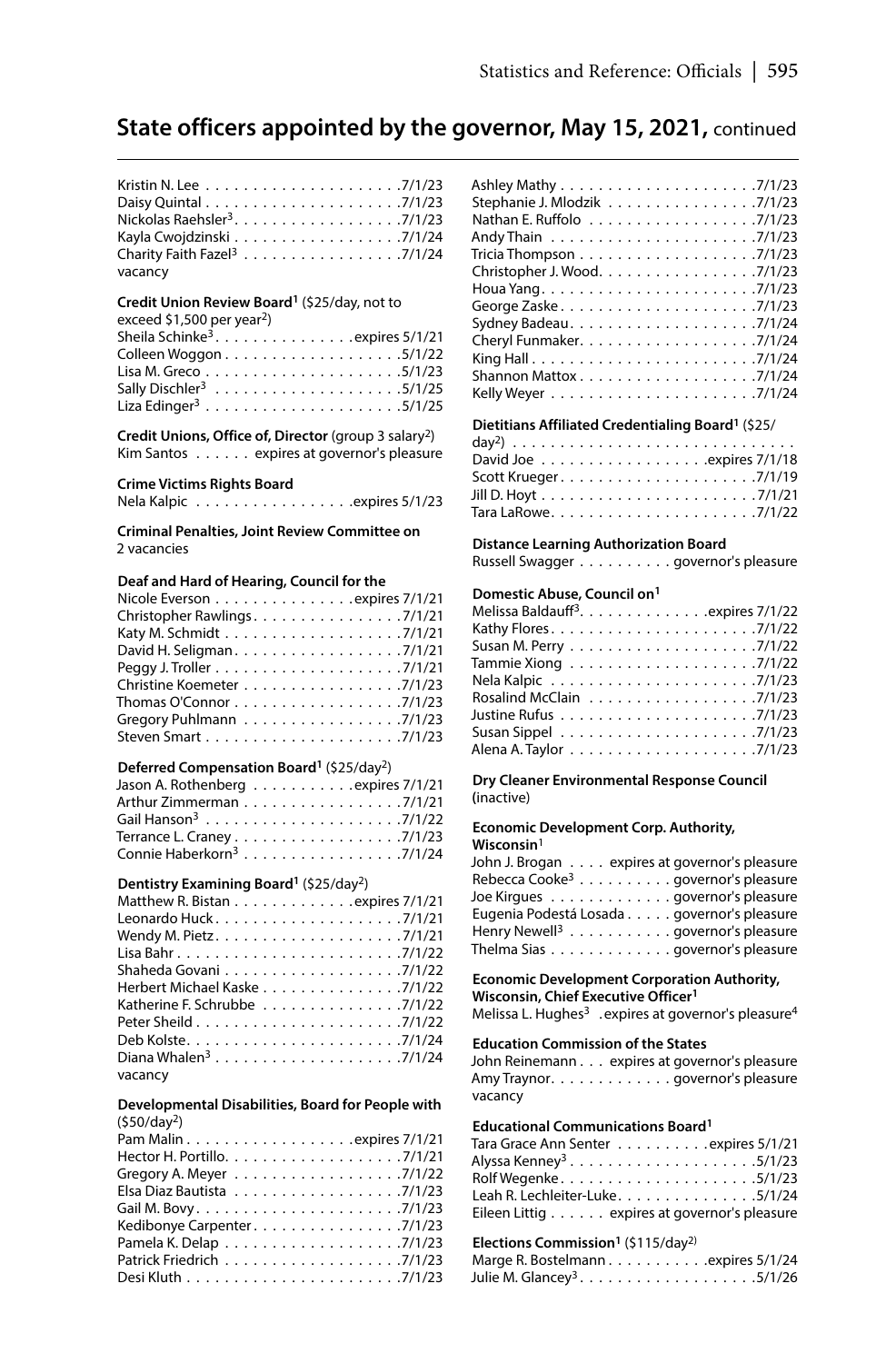#### **Electronic Recording Council**

| Margo C. Katterhagen expires 7/1/21                                   |  |
|-----------------------------------------------------------------------|--|
|                                                                       |  |
| Sharon A. Martin $\ldots \ldots \ldots \ldots \ldots \ldots$ . 7/1/22 |  |
|                                                                       |  |
| Natalie A. Strohmeyer 7/1/22                                          |  |
|                                                                       |  |
|                                                                       |  |

#### **Emergency Management Division, Administrator of1** (group 3 salary2)

Darrell L. Williams . . expires at governor's pleasure

#### **Emergency Medical Services Board**

| Timothy A. Bantes 5/1/22                                              |
|-----------------------------------------------------------------------|
|                                                                       |
|                                                                       |
|                                                                       |
|                                                                       |
|                                                                       |
| Gregory Neal West $\ldots \ldots \ldots \ldots \ldots \ldots$ .5/1/23 |
|                                                                       |
| Christopher M. Eberlein 5/1/24                                        |
|                                                                       |

#### **Employee Trust Funds Board1** (\$25/day2)

Stephen Arnold . . . . . . . . . . . . . . . expires 5/1/23 Katy Lounsbury . . . expires at governor's pleasure

#### **Employment Relations Commission1** (group 5 salary<sup>2</sup>)

| James Daley. expires 3/1/23 |
|-----------------------------|
|-----------------------------|

#### **Ethics Commission1** (\$115/day2) Timothy M. Van Akkeren . . . . . . . . . expires 5/1/24 David J. Wambach<sup>3</sup> . . . . . . . . . . . . . . . . . . 5/1/26

**Federal-State Relations Office, Director** (group 3 salary $^2$ ) vacancy

#### **Financial Institutions, Department of, Secretary1** (group 6 salary<sup>2</sup>)

Kathy Blumenfeld . . expires at governor's pleasure

#### **Forestry, Council on**

| Thomas Hittle $\dots\dots\dots\dots\dots$ expires 1/1/21 |
|----------------------------------------------------------|
| Heather Berklund expires at governor's pleasure          |
| Janet Bewley governor's pleasure                         |
| Michael H. Bolton governor's pleasure                    |
| Matt Dallman governor's pleasure                         |
| James Hoppe governor's pleasure                          |
| Buddy Huffaker. governor's pleasure                      |
| James R. Kerkman governor's pleasure                     |
| Rebekah Luedtke governor's pleasure                      |
| Beth Meyers. governor's pleasure                         |
| Jeffrey Mursau governor's pleasure                       |
| Kenneth Price. governor's pleasure                       |
| Adena Rissmangovernor's pleasure                         |
| Henry Schienebeck governor's pleasure                    |
| Jason Sjostrom governor's pleasure                       |
| Jordan Skiff governor's pleasure                         |
| Paul Strong governor's pleasure                          |
| William Van Lopik governor's pleasure                    |
| 2 vacancies                                              |

### **Fox River Navigational System Authority1**

| Tim Short $\ldots \ldots \ldots \ldots \ldots$ |  |
|------------------------------------------------|--|
| Ronald Van De Hey 7/1/21                       |  |
| Kathryn A. Curren 7/1/22                       |  |
|                                                |  |
|                                                |  |
|                                                |  |

### **Funeral Directors Examining Board1** (\$25/day2)

| Eric Lengell $\ldots \ldots \ldots \ldots \ldots$ .expires 7/1/16 |  |
|-------------------------------------------------------------------|--|
|                                                                   |  |
|                                                                   |  |
|                                                                   |  |
| Joseph B. Schinkten 7/1/23                                        |  |
| vacancy                                                           |  |

## **Geologists, Hydrologists and Soil Scientists,**

| Examining Board of Professional <sup>1</sup> (\$25/day <sup>2</sup> ) |
|-----------------------------------------------------------------------|
| Brenda Halminiak expires 7/1/12                                       |
|                                                                       |
| Kenneth Bradbury 7/1/13                                               |
|                                                                       |
| Stephanie Williams 7/1/17                                             |
|                                                                       |
|                                                                       |
| 5 vacancies                                                           |

### **Great Lakes Commission**

| Todd Ambs $\ldots \ldots \ldots \ldots \ldots$ .expires 7/1/23 |  |
|----------------------------------------------------------------|--|
| Melonee Montano. 7/1/24                                        |  |
| Noah Roberts expires at governor's pleasure                    |  |

#### **Great Lakes Protection Fund1**

Kevin L. Shafer . . . . . . . . . . . . . . expires 1/12/16 Kim Marotta. .two-year term, at governor's pleasure thereafter

#### **Groundwater Coordinating Council**

Steve Diercks . . . . . . . . . . . . . . . . . expires 7/1/17

### **Group Insurance Board** (\$25/day2)

| Herschel Day expires 5/1/21                                   |
|---------------------------------------------------------------|
|                                                               |
|                                                               |
|                                                               |
| Nancy L. Thompson $\ldots \ldots \ldots \ldots \ldots 5/1/21$ |
| Katy Lounsbury expires at governor's pleasure                 |
| vacancy                                                       |
|                                                               |

## **Health and Educational Facilities Authority,**

**Wisconsin1**

| Pamela Stanick7/1/22                    |  |  |  |  |  |  |
|-----------------------------------------|--|--|--|--|--|--|
| James K. Oppermann 7/1/23               |  |  |  |  |  |  |
| Renee E. Anderson 7/1/24                |  |  |  |  |  |  |
|                                         |  |  |  |  |  |  |
| James Allen Dietsche 7/1/26             |  |  |  |  |  |  |
| Robert Van Meeteren <sup>3</sup> 7/1/27 |  |  |  |  |  |  |

### **Health Care Liability Insurance Plan/Injured Patients and Families Compensation Fund Board**

| of Governors (\$50/day <sup>2</sup> )                           |
|-----------------------------------------------------------------|
| Carla Borda $\ldots \ldots \ldots \ldots \ldots$ expires 5/1/21 |
|                                                                 |
|                                                                 |
| vacancy                                                         |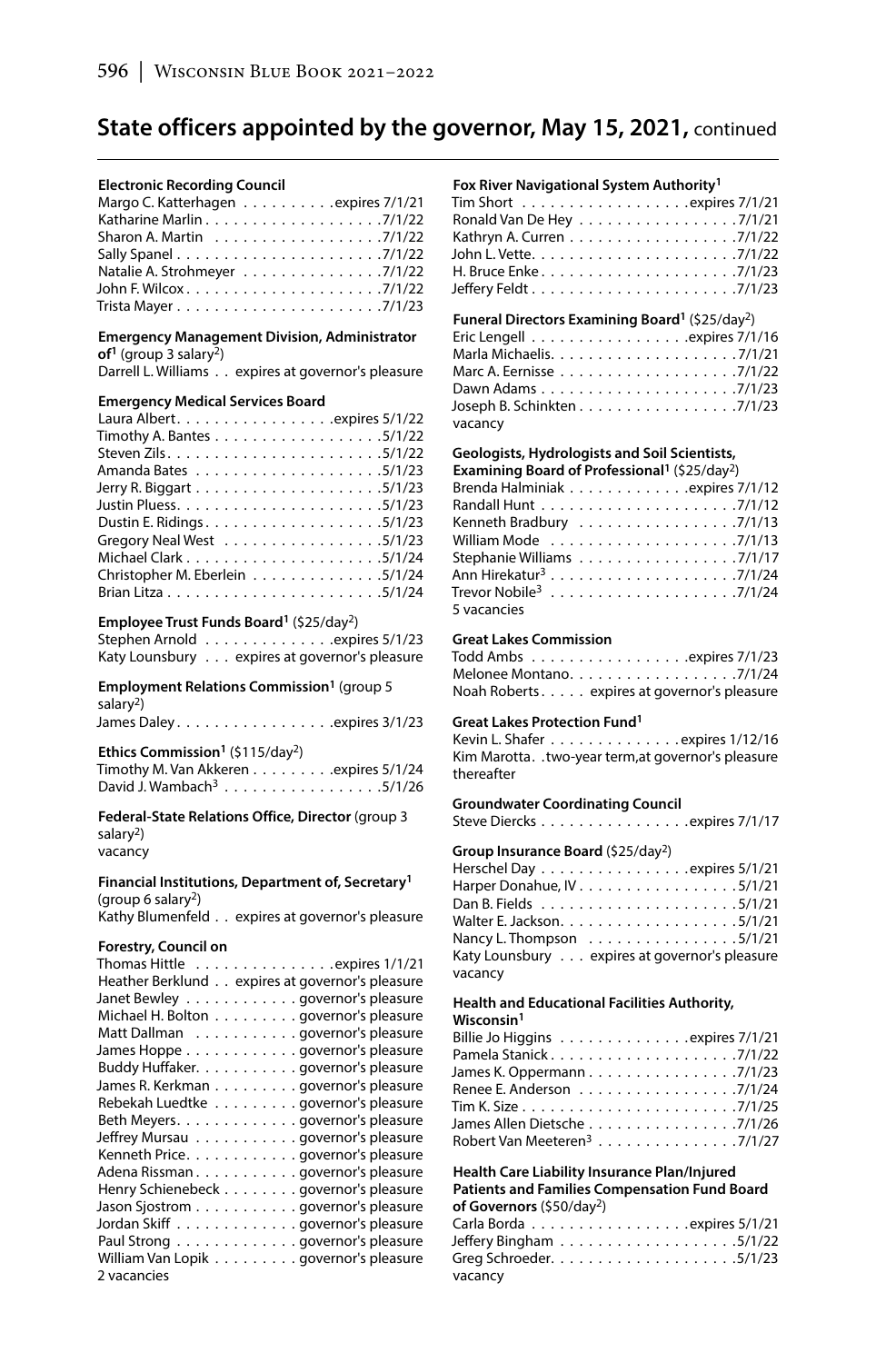**Health Services, Department of, Secretary1** (group 8 salary2)

Karen E. Timberlake<sup>3</sup> expires at governor's pleasure

| Hearing and Speech Examining Board <sup>1</sup> (\$25/day <sup>2</sup> ) |
|--------------------------------------------------------------------------|
| Steven Klapperich expires 7/1/19                                         |
| Robert R. Broeckert 7/1/20                                               |
|                                                                          |
|                                                                          |
|                                                                          |
|                                                                          |
|                                                                          |
| Catherine Denison Kanter <sup>3</sup> 7/1/24                             |
| 2 vacancies                                                              |

#### **Higher Educational Aids Board**

| Stephen D. Willett expires 5/1/18                                       |
|-------------------------------------------------------------------------|
|                                                                         |
|                                                                         |
|                                                                         |
|                                                                         |
|                                                                         |
| Nathaniel Helm-Quest 5/1/23                                             |
|                                                                         |
| Timothy Opgenorth. $\ldots \ldots \ldots \ldots \ldots \ldots$ . 5/1/23 |
| Kyle M. Weatherly 5/1/23                                                |

#### **Higher Educational Aids Board, Executive**

**Secretary** (group 3 salary2)

Connie L. Hutchison. expires at governor's pleasure

#### **Highway Safety, Council on**

| Richard G. Van Boxtel 7/1/18 |
|------------------------------|
| Joseph C. Gonnering 7/1/19   |
|                              |
|                              |
|                              |
|                              |
| Donald Gutkowski. 7/1/21     |
|                              |
|                              |

#### **Historic Preservation Review Board**

| Paul Wolter expires 7/1/18   |
|------------------------------|
|                              |
| Sergio M. González 7/1/22    |
|                              |
|                              |
|                              |
|                              |
| Matthew G. Sadowski. 7/1/22  |
|                              |
| Melinda J. Young7/1/22       |
|                              |
|                              |
| Valentine Schute, Jr. 7/1/23 |
| Daniel J. Stephans 7/1/23    |
| Donna Zimmerman 7/1/23       |

#### **Housing and Economic Development Authority, Wisconsin1**

| Raynetta R. Hill expires 1/1/22 |  |  |  |  |  |  |  |  |  |  |
|---------------------------------|--|--|--|--|--|--|--|--|--|--|
| Victoria Parmentier 1/1/22      |  |  |  |  |  |  |  |  |  |  |
|                                 |  |  |  |  |  |  |  |  |  |  |

| Ranell G. Washington <sup>3</sup> 1/1/24 |  |  |  |  |  |  |  |  |
|------------------------------------------|--|--|--|--|--|--|--|--|

**Housing and Economic Development Authority, Wisconsin, Executive Director1** (group 6 salary2) Joaquín J. Altoro<sup>3</sup> . . . . . . . . . . . . . . expires 1/3/23

**Insurance, Commissioner of1** (group 6 salary2) Mark V. Afable . . . . expires at governor's pleasure

## **Interoperability Council**

| Steven Hansen expires 5/1/13 |  |  |  |  |  |  |  |  |  |
|------------------------------|--|--|--|--|--|--|--|--|--|
|                              |  |  |  |  |  |  |  |  |  |
|                              |  |  |  |  |  |  |  |  |  |
| Kirk A. Gunderson 5/1/21     |  |  |  |  |  |  |  |  |  |
|                              |  |  |  |  |  |  |  |  |  |
| Michael J. Woodzicka 5/1/23  |  |  |  |  |  |  |  |  |  |
| Kyle Mirehouse5/1/24         |  |  |  |  |  |  |  |  |  |
| 3 vacancies                  |  |  |  |  |  |  |  |  |  |

#### **Interstate Juvenile Supervision, State Board for**

T. Christopher Dee . . . . . . . . . . . . expires 7/1/19 4 vacancies

#### **Invasive Species Council**

| Thomas Bressner $\ldots \ldots \ldots \ldots$ expires 7/1/22             |  |
|--------------------------------------------------------------------------|--|
| Gregory Long $\ldots \ldots \ldots \ldots \ldots \ldots \ldots$ . 7/1/22 |  |
| Mark Renz7/1/23                                                          |  |
|                                                                          |  |
| Jennifer A. Hauxwell. 7/1/24                                             |  |
|                                                                          |  |
| Thomas Buechel $\ldots \ldots \ldots \ldots \ldots \ldots$ . 7/1/25      |  |

#### **Investment and Local Impact Fund Board**

| Edward Brandis expires 5/1/15 |  |
|-------------------------------|--|
|                               |  |
|                               |  |
| Robert Walesewicz 5/1/16      |  |
|                               |  |
|                               |  |
|                               |  |
| 2 vacancies                   |  |

| Investment Board, State of Wisconsin <sup>1</sup> (\$50/day <sup>2</sup> ) |
|----------------------------------------------------------------------------|
| Esther Ancel. expires 5/1/21                                               |
|                                                                            |
|                                                                            |
|                                                                            |
| Timothy R. Sheehy. 5/1/23                                                  |
|                                                                            |

#### **Judicial Commission1** (\$25/day2)

| Yulonda M. Anderson 8/1/22 |  |  |
|----------------------------|--|--|

#### **Judicial Council**

| Dennis Myers expires 7/1/18                      |  |  |  |  |  |
|--------------------------------------------------|--|--|--|--|--|
|                                                  |  |  |  |  |  |
| Christian Gossett expires at governor's pleasure |  |  |  |  |  |

|  | Kickapoo Reserve Management Board <sup>1</sup> (\$25/day <sup>2</sup> ) |
|--|-------------------------------------------------------------------------|
|  |                                                                         |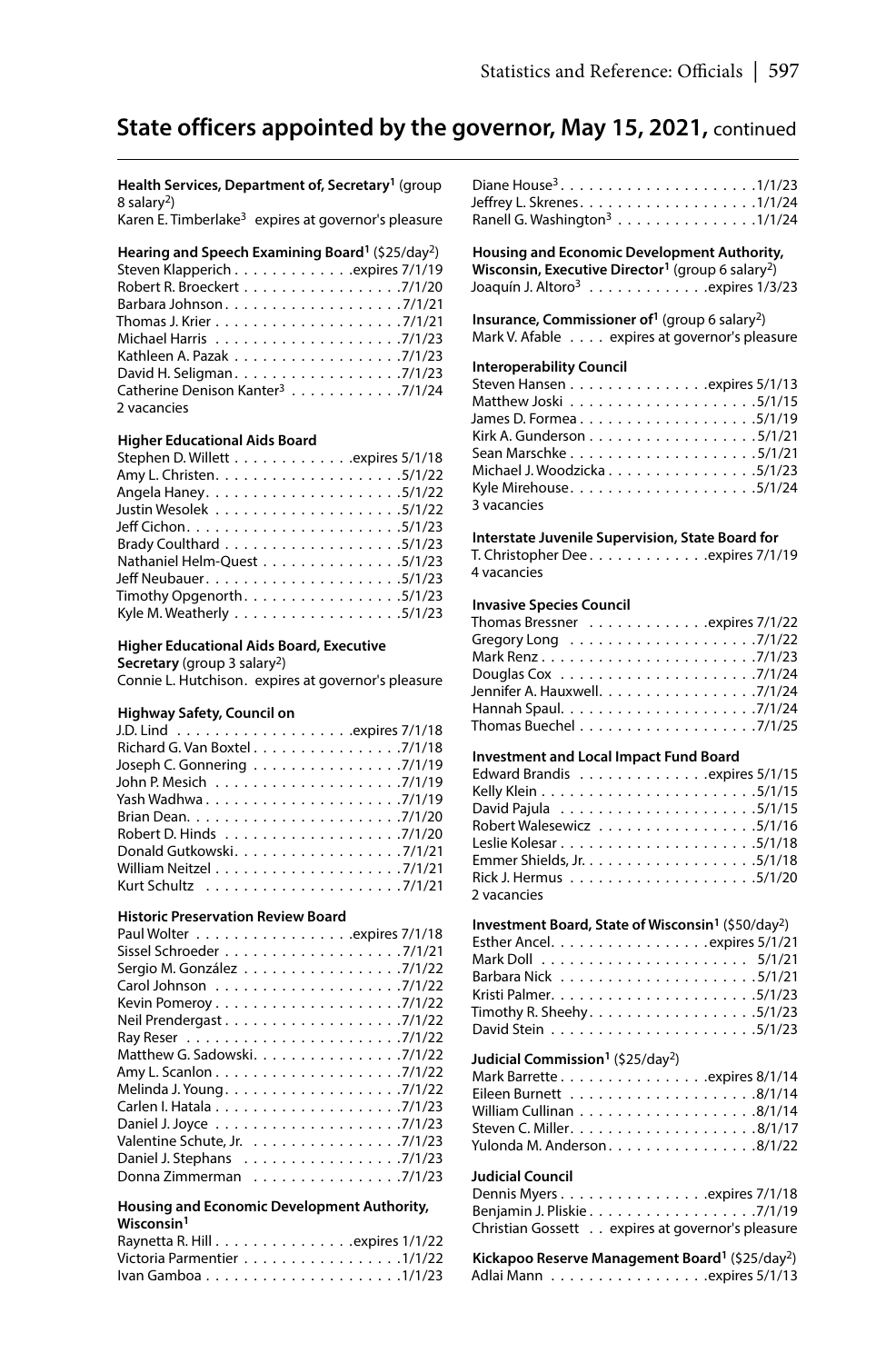| Travis M. Downing5/1/22       |
|-------------------------------|
|                               |
| Julie Van Aman Hoel. 5/1/22   |
|                               |
| William L. Quackenbush 5/1/23 |
|                               |
|                               |

#### **Labor and Industry Review Commission1** (group 5 salary2) Georgia E. Maxwell . . . . . . . . . . . . . expires 3/1/23 Michael Gillick3 . . . . . . . . . . . . . . . . . . . 3/1/25 Marilyn Townsend $3 \ldots \ldots \ldots \ldots \ldots \ldots 3/1/27$

#### **Labor and Industry Review Commission, general counsel**

Anita Krasno. . . . . . expires at governor's pleasure

#### **Laboratory of Hygiene Board**

| Robert Corliss. expires 5/1/22 |  |  |
|--------------------------------|--|--|
|                                |  |  |
|                                |  |  |
| German Gonzalez 5/1/23         |  |  |
| Gina Green-Harris 5/1/23       |  |  |
|                                |  |  |
| vacancy                        |  |  |

## **Lake Michigan Commercial Fishing Board**

| Charles W. Henriksen expires at governor's pleasure |
|-----------------------------------------------------|
| Richard R. Johnson governor's pleasure              |
| Michael Le Clair governor's pleasure                |
| Mark Maricque governor's pleasure                   |
| Dan Pawlitzke governor's pleasure                   |
| Brett Schwarz governor's pleasure                   |
| Todd Stuth governor's pleasure                      |

**Lake States Wood Utilization Consortium** (inactive)

#### **Lake Superior Commercial Fishing Board**

| William Bodin expires at governor's pleasure |
|----------------------------------------------|
| Maurine Halvorson governor's pleasure        |
| Craig Hoopman governor's pleasure            |
| Robert J. Nelson governor's pleasure         |
| vacancy                                      |

### **Land and Water Conservation Board1** (\$25/day2)

| Eric D. Birschbach expires 5/1/21 |  |  |  |  |  |  |  |  |  |
|-----------------------------------|--|--|--|--|--|--|--|--|--|
|                                   |  |  |  |  |  |  |  |  |  |
|                                   |  |  |  |  |  |  |  |  |  |
|                                   |  |  |  |  |  |  |  |  |  |
|                                   |  |  |  |  |  |  |  |  |  |

### **Law Enforcement Standards Board**

| Jessie Metoyer expires 5/1/22 |
|-------------------------------|
|                               |
|                               |
|                               |
| James Small5/1/23             |
|                               |
|                               |
|                               |
|                               |

| Timothy J. Gruenke 5/1/25 |  |  |  |  |  |  |  |  |  |
|---------------------------|--|--|--|--|--|--|--|--|--|
| Earnell R. Lucas5/1/25    |  |  |  |  |  |  |  |  |  |
|                           |  |  |  |  |  |  |  |  |  |

#### **Library and Network Development, Council on**

| Bryan McCormick expires 7/1/21        |
|---------------------------------------|
|                                       |
|                                       |
| Amy Bahena-Ettner 7/1/22              |
| Jaime Healy-Plotkin 7/1/22            |
|                                       |
| Joshua L. Klingbeil. 7/1/22           |
|                                       |
|                                       |
|                                       |
|                                       |
|                                       |
|                                       |
|                                       |
| Miriam M. Erickson 7/1/23             |
|                                       |
| Charmaine Sprengelmeyer-Podein 7/1/23 |
|                                       |
| vacancy                               |

### **Lower Fox River Remediation Authority1 (**inactive)

| Lower Wisconsin State Riverway Board <sup>1</sup> (\$25/day <sup>2</sup> ) |
|----------------------------------------------------------------------------|
| Ritchie Brown. expires 5/1/17                                              |
| Richard McFarlane $\ldots \ldots \ldots \ldots \ldots 5/1/21$              |
| Gerald Dorscheid 5/1/22                                                    |
|                                                                            |
|                                                                            |
| Steve A. Williamson 5/1/22                                                 |
| James Czajkowski 5/1/23                                                    |
| Gretchen F.G. LaBudde 5/1/23                                               |
| vacancy                                                                    |

## **Marriage and Family Therapy, Professional**

| Marriage and Family Therapy, Professional                           |  |  |  |  |  |  |  |  |  |  |  |  |  |
|---------------------------------------------------------------------|--|--|--|--|--|--|--|--|--|--|--|--|--|
| Counseling, and Social Work, Examining Board of <sup>1</sup>        |  |  |  |  |  |  |  |  |  |  |  |  |  |
| (525/day <sup>2</sup> )                                             |  |  |  |  |  |  |  |  |  |  |  |  |  |
| Bridget Ellingboe expires 7/1/20                                    |  |  |  |  |  |  |  |  |  |  |  |  |  |
| Elizabeth A. Krueger 7/1/20                                         |  |  |  |  |  |  |  |  |  |  |  |  |  |
| Tammy H. Scheidegger. $\ldots \ldots \ldots \ldots \ldots$ . 7/1/20 |  |  |  |  |  |  |  |  |  |  |  |  |  |
| Kathleen M. Miller 7/1/21                                           |  |  |  |  |  |  |  |  |  |  |  |  |  |
| Nancy Unzueta Saiz <sup>3</sup> 7/1/22                              |  |  |  |  |  |  |  |  |  |  |  |  |  |
|                                                                     |  |  |  |  |  |  |  |  |  |  |  |  |  |
|                                                                     |  |  |  |  |  |  |  |  |  |  |  |  |  |
|                                                                     |  |  |  |  |  |  |  |  |  |  |  |  |  |
|                                                                     |  |  |  |  |  |  |  |  |  |  |  |  |  |
|                                                                     |  |  |  |  |  |  |  |  |  |  |  |  |  |
|                                                                     |  |  |  |  |  |  |  |  |  |  |  |  |  |
|                                                                     |  |  |  |  |  |  |  |  |  |  |  |  |  |

vacancy

#### **Massage Therapy and Bodywork Therapy Affiliated Credentialing Board1** (\$25/day2)

| Robert Coleman, Jr. expires 7/1/23   |
|--------------------------------------|
|                                      |
|                                      |
|                                      |
| Charisma Townsend. $\ldots$ , 7/1/23 |
| Ramona J. Trudeau 7/1/23             |
|                                      |
|                                      |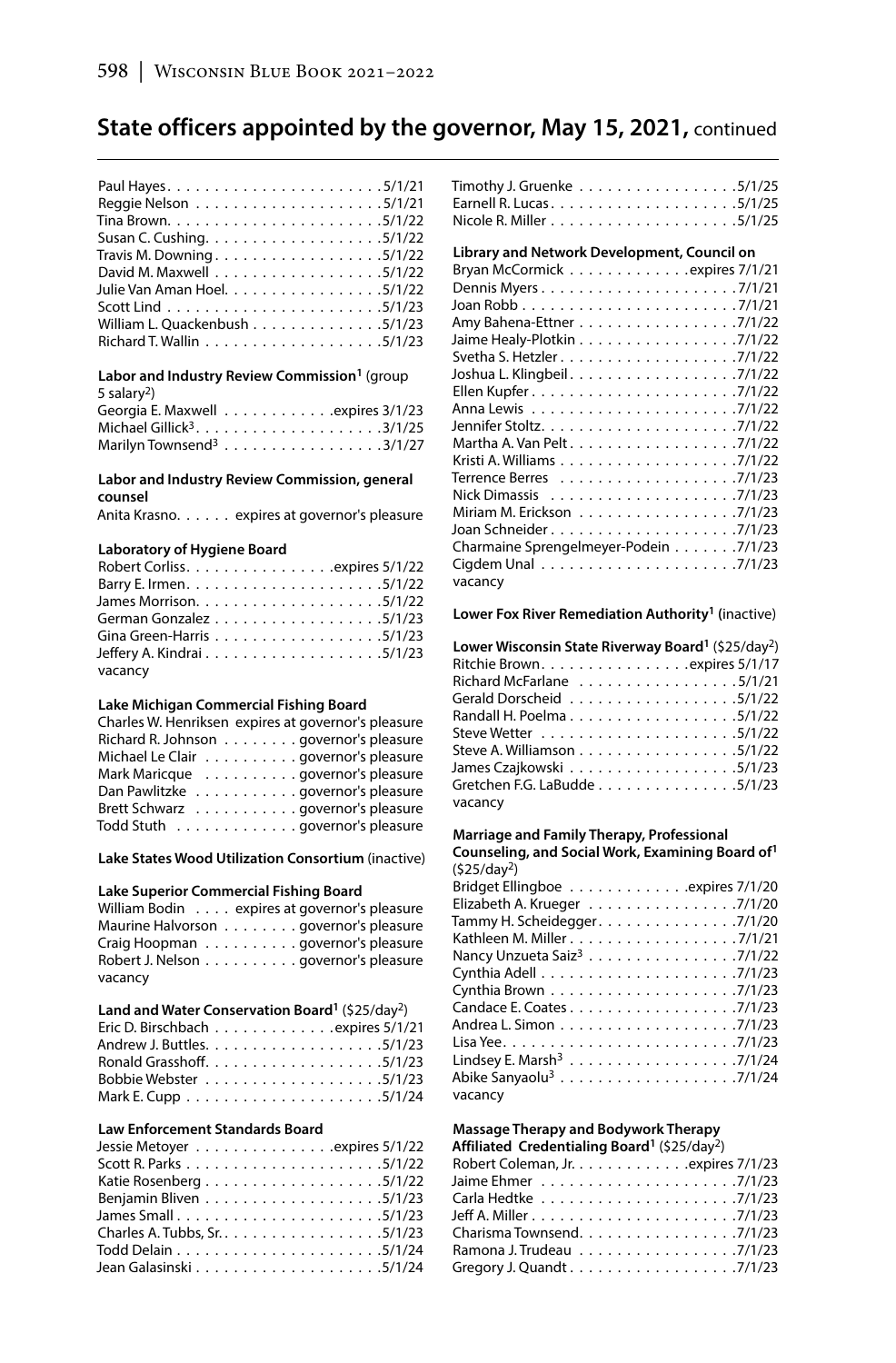**Medical College of Wisconsin, Incorporated, Board of Trustees of the**<sup>1</sup>  $T = \frac{1}{2}$ 

| $equ$ Neurier. $\ldots \ldots \ldots \ldots \ldots$ |  |  |  |  |  |  |  |  |  |  |  |  |
|-----------------------------------------------------|--|--|--|--|--|--|--|--|--|--|--|--|
|                                                     |  |  |  |  |  |  |  |  |  |  |  |  |

**Medical Education Review Committee (**inactive)

#### **Medical Examining Board1** (\$25/day2)

### **Mental Health, Council on**

| Richard Immler expires 7/1/18  |
|--------------------------------|
|                                |
| Tracey Hassinger 7/1/20        |
| Lea D. Collins-Worachek 7/1/21 |
|                                |
|                                |
| Jerolynn Bell-Scaggs 7/1/22    |
|                                |
| Kimberlee M. Coronado 7/1/22   |
|                                |
|                                |
|                                |
|                                |
|                                |
| Dawn Shelton-Williams. 7/1/22  |
|                                |
|                                |
|                                |
|                                |
|                                |

**Midwest Interstate Low-Level Radioactive Waste Commission, Wisconsin Commissioner1** (\$25/day2) Paul Schmidt<sup>3</sup>. . . . . expires at governor's pleasure

#### **Midwest Interstate Passenger Rail Commission** Scott Rogers . . . . . . . . . . . . . . . . expires 1/2/23

|  |  |  |  | Arun Rao. expires at governor's pleasure |
|--|--|--|--|------------------------------------------|
|  |  |  |  |                                          |

#### **Midwestern Higher Education Commission**

| Connie L. Hutchison. expires 7/1/21             |
|-------------------------------------------------|
|                                                 |
| Julie Underwood. expires at governor's pleasure |

#### **Migrant Labor, Council on**

| Kate Lambert expires $7/1/22$   |  |
|---------------------------------|--|
| Lupe G. Martinez 7/1/22         |  |
| Jeanine M. McCain. 7/1/22       |  |
| Guadalupe Rendon 7/1/22         |  |
| Erica L. Sweitzer-Beckman7/1/22 |  |
| John I. Bauknecht 7/1/23        |  |
| Aimee Jo Castleberry 7/1/23     |  |

| Nancy Quezada $\ldots \ldots \ldots \ldots \ldots \ldots \ldots$ . 7/1/23 |  |
|---------------------------------------------------------------------------|--|
|                                                                           |  |
| vacancy                                                                   |  |

#### **Military and State Relations, Council on**

Linda Fournier . . . . expires at governor's pleasure vacancy

#### **Milwaukee Child Welfare Partnership Council**

| Michele M. Bria expires 7/1/21                                              |
|-----------------------------------------------------------------------------|
|                                                                             |
|                                                                             |
|                                                                             |
|                                                                             |
|                                                                             |
|                                                                             |
|                                                                             |
|                                                                             |
|                                                                             |
| Anthony E. Shields 7/1/22                                                   |
| Sequanna Taylor $\ldots \ldots \ldots \ldots \ldots \ldots \ldots$ . 7/1/22 |
| vacancy                                                                     |

#### **Mississippi River Parkway Commission**

| Howard Marklein 2/1/24                                                    |
|---------------------------------------------------------------------------|
|                                                                           |
| Loren Oldenburg $\ldots \ldots \ldots \ldots \ldots \ldots \ldots$ 2/1/24 |
|                                                                           |
|                                                                           |
|                                                                           |
|                                                                           |
| Kathleen Sweeney. 2/1/24                                                  |
| Thomas Vondrum 2/1/24                                                     |

#### **National and Community Service Board**

| Laura M. Doolin $\ldots \ldots \ldots \ldots$ .expires 5/1/20 |
|---------------------------------------------------------------|
|                                                               |
|                                                               |
|                                                               |
| Anthony F. Hallman 5/1/22                                     |
|                                                               |
|                                                               |
| Leah R. Lechleiter-Luke. 5/1/22                               |
| Benjamin P. Lehner 5/1/22                                     |
| Margaret Jane Moore. 5/1/22                                   |
|                                                               |
| Yolanda D. Shelton-Morris5/1/22                               |
| Patricia Takamine 5/1/22                                      |
|                                                               |
|                                                               |
|                                                               |

#### **Natural Resources, Department of, Secretary1**

(group 7 salary2) Preston D. Cole . . . . expires at governor's pleasure

### **Natural Resources Board1**

| William Bruins expires 5/1/23 |  |  |  |  |  |  |  |  |
|-------------------------------|--|--|--|--|--|--|--|--|
| Terry N. Hilgenberg 5/1/23    |  |  |  |  |  |  |  |  |
| Gregory J. Kazmierski 5/1/23  |  |  |  |  |  |  |  |  |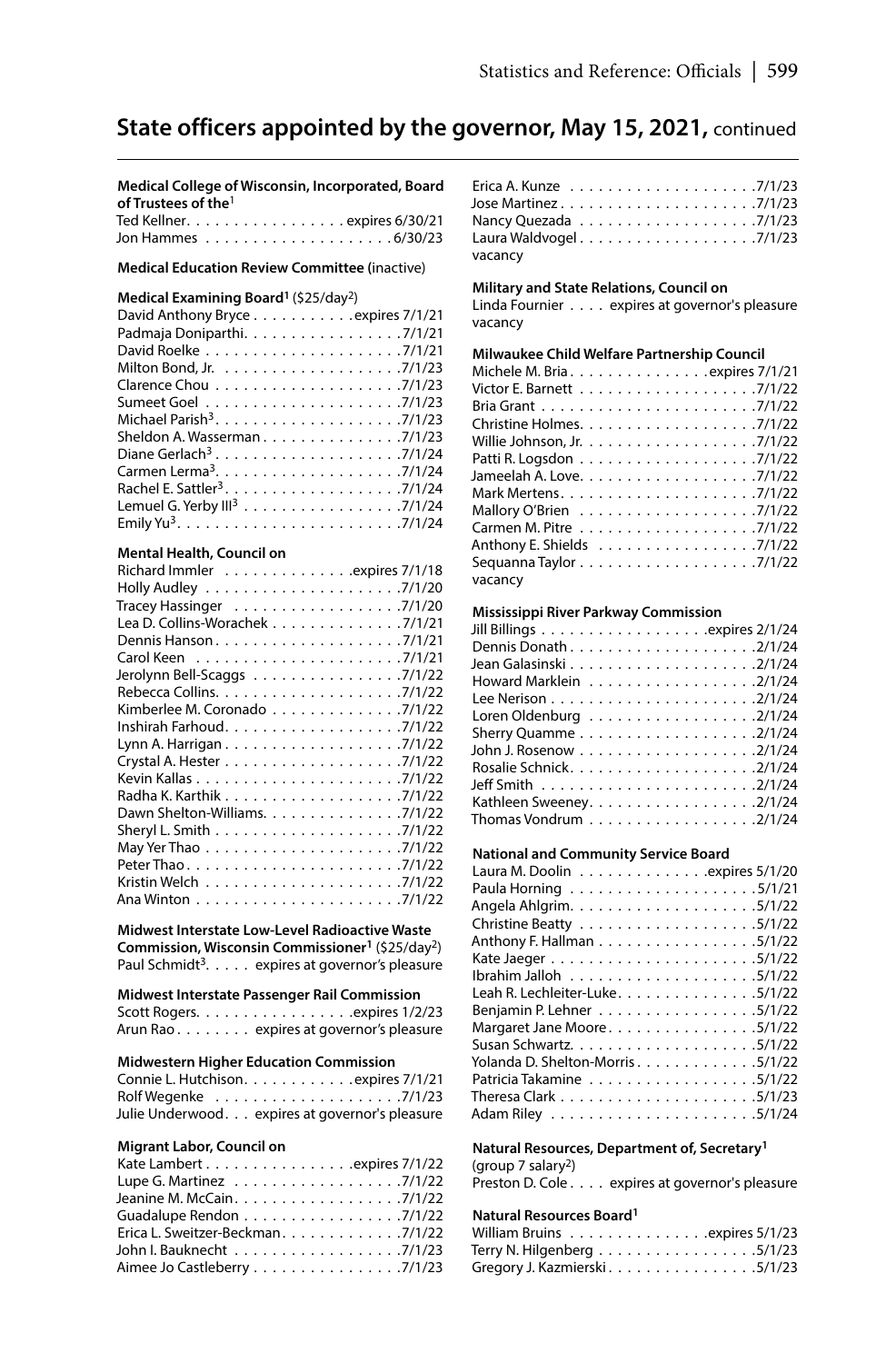| Sandra Dee Naas <sup>3</sup> 5/1/27 |  |  |  |  |  |  |  |  |  |
|-------------------------------------|--|--|--|--|--|--|--|--|--|

#### **Nonmotorized Recreation and Transportation Trails Council**

### **Nursing, Board of 1** (\$25/day2)

| Jennifer L. Eklof. expires 7/1/21            |  |  |  |  |
|----------------------------------------------|--|--|--|--|
| Luann Skarlupka7/1/21                        |  |  |  |  |
| Rosemary P. Dolatowski 7/1/22                |  |  |  |  |
|                                              |  |  |  |  |
| Christian Saldivar Frias <sup>3</sup> 7/1/23 |  |  |  |  |
|                                              |  |  |  |  |
|                                              |  |  |  |  |
|                                              |  |  |  |  |
| Janice Ann Edelstein <sup>3</sup> 7/1/24     |  |  |  |  |
|                                              |  |  |  |  |

#### **Nursing Home Administrator Examining Board1**  $(625/4)$

| (525/0ay-)                                |
|-------------------------------------------|
| Susan Kinast-Porter expires 7/1/09        |
|                                           |
|                                           |
|                                           |
| Patrick Shaughnessy <sup>3</sup> . 7/1/23 |
| Diane Lynch-Decombhs <sup>3</sup> 7/1/24  |
| 3 vacancies                               |

#### **Occupational Therapists Affiliated Credentialing Board1** (\$25/day2)

| Amy Summers expires 7/1/18 |  |  |  |  |  |  |  |  |  |  |  |  |
|----------------------------|--|--|--|--|--|--|--|--|--|--|--|--|
|                            |  |  |  |  |  |  |  |  |  |  |  |  |
|                            |  |  |  |  |  |  |  |  |  |  |  |  |
|                            |  |  |  |  |  |  |  |  |  |  |  |  |
|                            |  |  |  |  |  |  |  |  |  |  |  |  |
| 2 vacancies                |  |  |  |  |  |  |  |  |  |  |  |  |

#### **Off-Highway Motorcycle Council**

| Mitch Winderexpires 3/1/22 |  |
|----------------------------|--|
|                            |  |
|                            |  |
| Robert B. McConnell 3/1/24 |  |
| Phillip Smage3/1/24        |  |

### **Off-Road Vehicle Council**

| Adam Harden expires 3/1/21                                              |  |
|-------------------------------------------------------------------------|--|
| Rob McConnell $\ldots \ldots \ldots \ldots \ldots \ldots \ldots$ 3/1/21 |  |
|                                                                         |  |
| Robert A. Donahue 3/1/22                                                |  |
|                                                                         |  |
|                                                                         |  |
|                                                                         |  |

| Offender Reentry, Council on<br>Michael R. Knetzger expires 7/1/18         |
|----------------------------------------------------------------------------|
|                                                                            |
|                                                                            |
| Angela M. Mancuso 7/1/19                                                   |
| Jonathon W. Nejedlo 7/1/19                                                 |
| Antwayne M. Robertson 7/1/19                                               |
|                                                                            |
|                                                                            |
|                                                                            |
|                                                                            |
|                                                                            |
| Optometry Examining Board <sup>1</sup> (\$25/day <sup>2</sup> )            |
| Mark Jinkins. expires 7/1/16                                               |
|                                                                            |
|                                                                            |
|                                                                            |
|                                                                            |
|                                                                            |
|                                                                            |
|                                                                            |
| Parole Commission, Chairperson <sup>1</sup> (group 2 salary <sup>2</sup> ) |
| John Tate II <sup>3</sup> expires 3/1/23                                   |
|                                                                            |
| Perfusionists Examining Council (\$25/day <sup>2</sup> )                   |
| David F. Cobb expires 7/1/13                                               |
|                                                                            |
| Shawn E. Mergen 7/1/14                                                     |
|                                                                            |
| vacancy                                                                    |
| Pharmacy Examining Board <sup>1</sup> (\$25/day <sup>2</sup> )             |
| Philip J. Trapskin expires 7/1/21                                          |
|                                                                            |
|                                                                            |
| Tony D. Peterangelo. $\ldots \ldots \ldots \ldots \ldots \ldots$ . 7/1/23  |
|                                                                            |
|                                                                            |
|                                                                            |
|                                                                            |
| Physical Disabilities, Council on                                          |
| Gabriel M. Schlieve expires 7/1/18                                         |
|                                                                            |
|                                                                            |
|                                                                            |
|                                                                            |
|                                                                            |
|                                                                            |
| Kathleen A. Johnson 7/1/22                                                 |
|                                                                            |
|                                                                            |
| Jason S. Ostrowski 7/1/23                                                  |
| Charles H. Vandenplas 7/1/23                                               |
| Noah Roberts. expires at governor's pleasure                               |
| 2 vacancies                                                                |
|                                                                            |
| Physical Therapy Examining Board <sup>1</sup> (\$25/day <sup>2</sup> )     |
|                                                                            |

| Todd McEldowney7/1/21      |  |  |  |  |  |  |  |  |  |  |
|----------------------------|--|--|--|--|--|--|--|--|--|--|
| Kathryn R. Zalewski 7/1/21 |  |  |  |  |  |  |  |  |  |  |
|                            |  |  |  |  |  |  |  |  |  |  |

### **Physician Assistants, Council on**

vacancy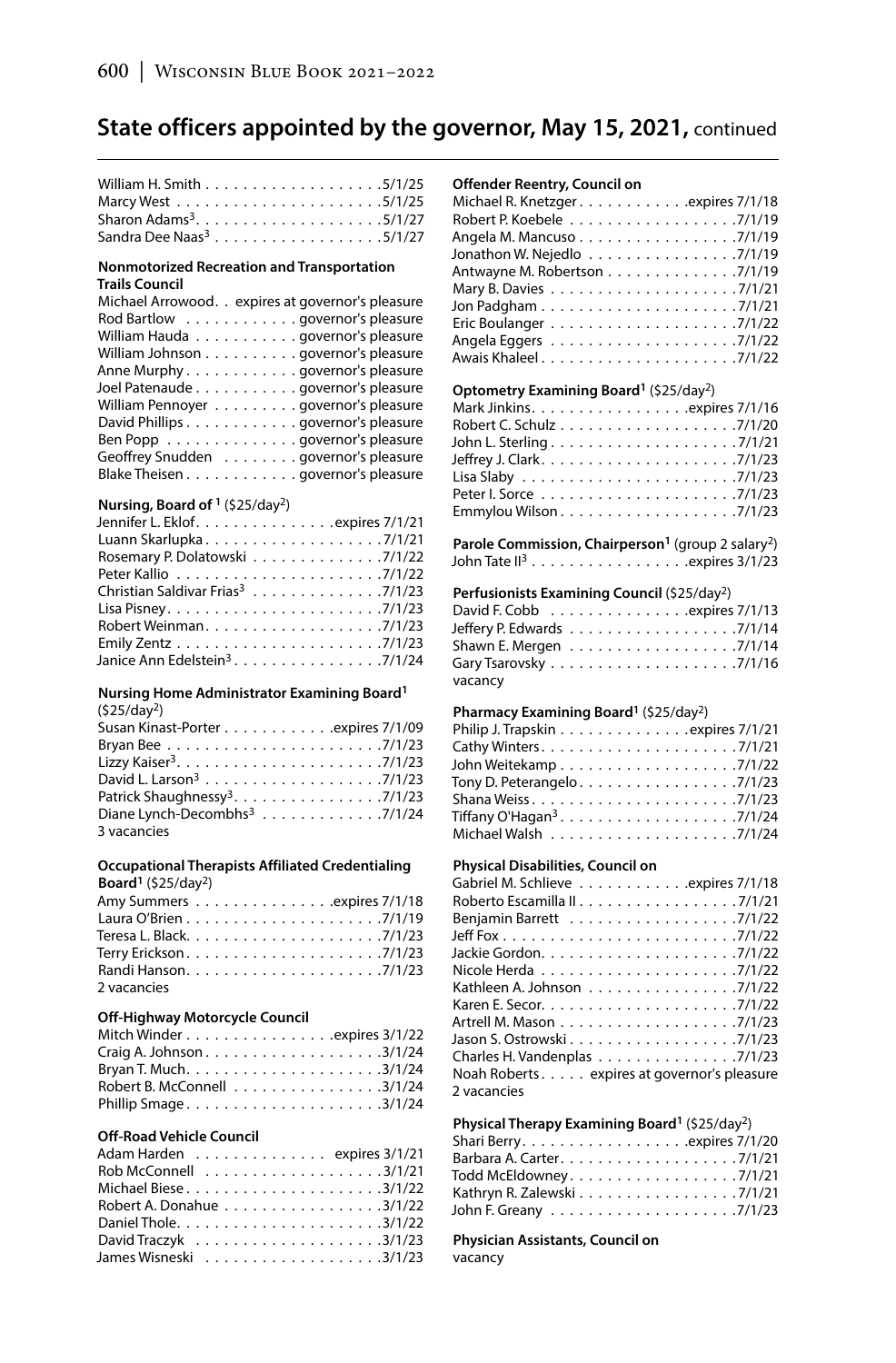| Podiatry Affiliated Credentialing Board <sup>1</sup> (\$25/day <sup>2</sup> ) |  |
|-------------------------------------------------------------------------------|--|
| Kerry Connelly expires 7/1/22                                                 |  |
|                                                                               |  |
|                                                                               |  |
| Robert M. Sage7/1/24                                                          |  |

### **Prison Industries Board1**

| David Hagemeier expires 5/1/23 |
|--------------------------------|
| James M. Langdon $3$ 5/1/23    |
|                                |
|                                |
| Aaron Zimmerman 5/1/23         |
|                                |
|                                |
|                                |
| vacancy                        |

### **Psychology Examining Board1** (\$25/day2)

| Daniel Schroeder expires 7/1/19                                      |  |  |  |
|----------------------------------------------------------------------|--|--|--|
|                                                                      |  |  |  |
| Marcus P. Desmonde 7/1/21                                            |  |  |  |
|                                                                      |  |  |  |
| David Thompson. $\ldots \ldots \ldots \ldots \ldots \ldots$ . 7/1/22 |  |  |  |
|                                                                      |  |  |  |

## **Public Defender Board1**

| James Brennan expires 5/1/22                 |
|----------------------------------------------|
| Anthony B. Cooper, Sr. <sup>3</sup> . 5/1/22 |
|                                              |
|                                              |
|                                              |
| Patrick Fiedler <sup>3</sup> 5/1/23          |
|                                              |
|                                              |
|                                              |
|                                              |

## **Public Health Council**

| Ann H. Hoffman expires 7/1/16                                        |
|----------------------------------------------------------------------|
|                                                                      |
| Terry Brandenburg $\ldots \ldots \ldots \ldots \ldots \ldots$ 7/1/17 |
|                                                                      |
|                                                                      |
| Alan Schwartzstein 7/1/17                                            |
|                                                                      |
|                                                                      |
|                                                                      |
|                                                                      |
|                                                                      |
|                                                                      |
|                                                                      |
|                                                                      |
|                                                                      |
| 8 vacancies                                                          |

## **Public Leadership Board1**

#### **Public Records Board**

James A. Friedman. . expires at governor's pleasure

Staci M. Hoffman. . . . . . . . . . governor's pleasure Julie A. Laundrie . . . . . . . . . . . governor's pleasure vacancy

## Public Service Commission<sup>1</sup> (group 5 salary<sup>2</sup>)

| Ellen Nowak. expires 3/1/23  |  |  |  |  |  |  |  |
|------------------------------|--|--|--|--|--|--|--|
| Rebecca Cameron Valcq 3/1/25 |  |  |  |  |  |  |  |
|                              |  |  |  |  |  |  |  |

#### **Radiography Examining Board1** (\$25/day2)

| Heidi Nichols expires 7/1/20                    |
|-------------------------------------------------|
|                                                 |
|                                                 |
|                                                 |
| Timothy Peter Szczykutowicz <sup>3</sup> 7/1/24 |
| 2 vacancies                                     |

**Railroads, Commissioner of1** (group 5 salary2) Yash Wadhwa. . . . . . . . . . . . . . . .expires 3/1/23

#### **Real Estate Appraisers Board1** (\$25/day2)

| Jennifer M. Espinoza-Coates expires 5/1/19 |  |
|--------------------------------------------|--|
|                                            |  |
|                                            |  |
|                                            |  |
|                                            |  |
| 2 vacancies                                |  |

**Real Estate Curriculum and Examinations, Council on**

| Kathryne Kuhl expires 7/1/15             |  |
|------------------------------------------|--|
| Robert G. Blakely 7/1/20                 |  |
| Kathy S. Zimmermann 7/1/20               |  |
| Elizabeth Anne Lauer7/1/22               |  |
| Anne M. Blood ....................7/1/23 |  |
| 2 vacancies                              |  |

## **Real Estate Examining Board1** (\$25/day2)

| Dennis Pierceexpires 7/1/13    |  |  |  |
|--------------------------------|--|--|--|
|                                |  |  |  |
| Elizabeth Anne Lauer7/1/22     |  |  |  |
| Cathy Lacy <sup>3</sup> 7/1/21 |  |  |  |
|                                |  |  |  |
|                                |  |  |  |
| vacancy                        |  |  |  |

#### **Recycling, Council on**

| Mark A. Walter expires 1/5/23                                                                      |
|----------------------------------------------------------------------------------------------------|
| Barb Worcester $\ldots$ , $\ldots$ , $\ldots$ , $\ldots$ , $\ldots$ , $\ldots$ , $\frac{1}{5}{23}$ |
| Carsten Jarrod Holter 1/5/24                                                                       |
|                                                                                                    |
|                                                                                                    |
|                                                                                                    |
|                                                                                                    |

### **Remote Notary Council**

| Cheri Hipenbecker. expires 5/1/23 |  |  |  |  |  |  |  |  |
|-----------------------------------|--|--|--|--|--|--|--|--|
| Mark Ladd5/1/23                   |  |  |  |  |  |  |  |  |
|                                   |  |  |  |  |  |  |  |  |
|                                   |  |  |  |  |  |  |  |  |

**Respiratory Care Practitioners Examining Council1** (\$25/day2)

vacancy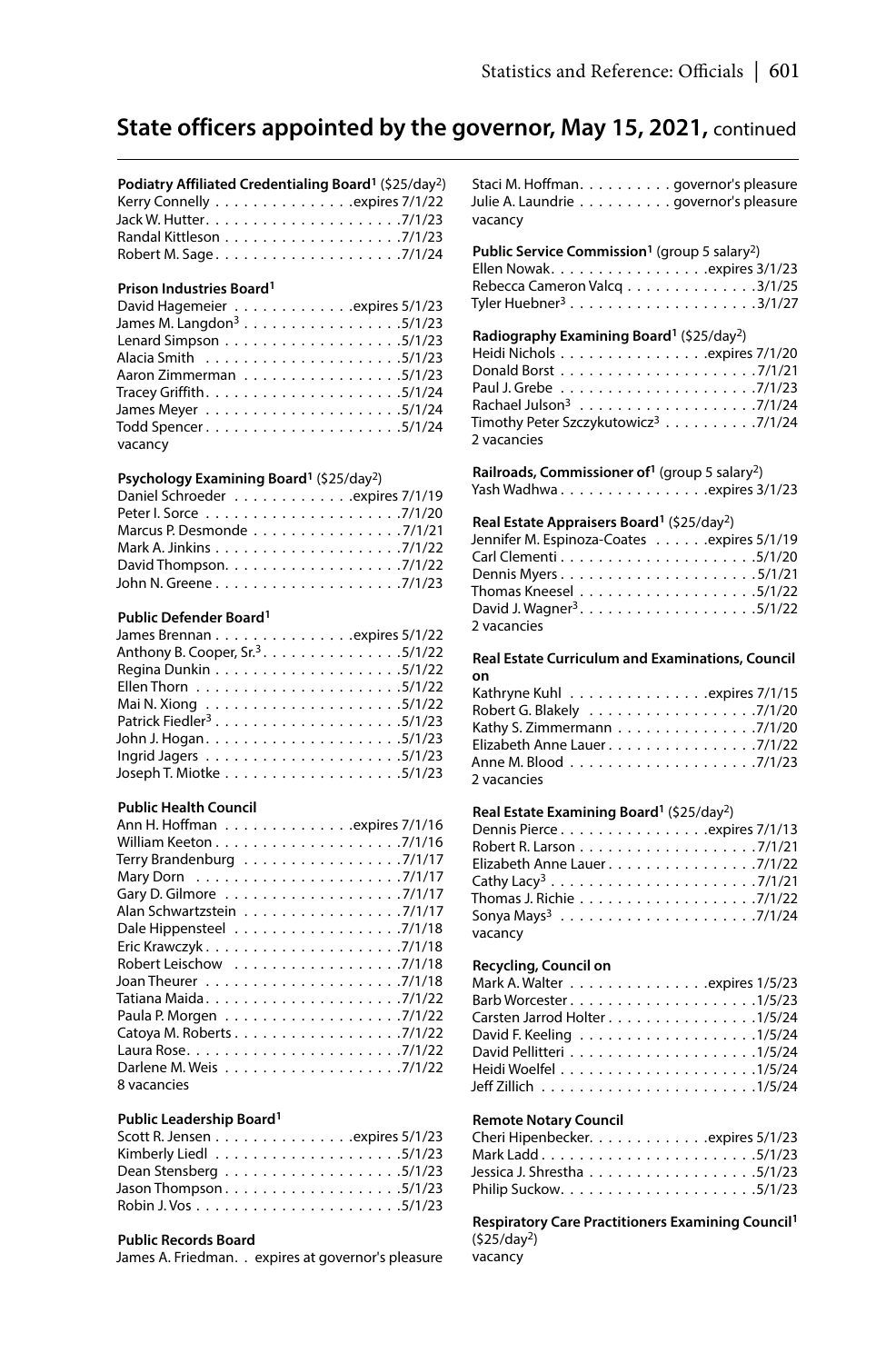#### **Retirement Board, Wisconsin** (\$25/day2)

| Wayne E. Koesslexpires 5/1/09            |  |  |  |  |  |  |  |  |  |  |  |
|------------------------------------------|--|--|--|--|--|--|--|--|--|--|--|
|                                          |  |  |  |  |  |  |  |  |  |  |  |
|                                          |  |  |  |  |  |  |  |  |  |  |  |
|                                          |  |  |  |  |  |  |  |  |  |  |  |
| John David .......................5/1/23 |  |  |  |  |  |  |  |  |  |  |  |
|                                          |  |  |  |  |  |  |  |  |  |  |  |
| 2 vacancies                              |  |  |  |  |  |  |  |  |  |  |  |

#### **Retirement Systems, Joint Survey Committee on** vacancy

**Revenue, Department of, Secretary1** (group 7 salary2)

Peter W. Barca. . . . . expires at governor's pleasure

#### **Rural Health Development Council1**

| Nicole Schweitzer <sup>3</sup> 7/1/25 |  |  |  |  |  |  |
|---------------------------------------|--|--|--|--|--|--|
| 14 vacancies                          |  |  |  |  |  |  |

## **Safety and Professional Services, Department of,**

**Secretary1** (group 6 salary2) Dawn B. Crim<sup>3</sup>  $\ldots$  expires at governor's pleasure

#### **Small Business Environmental Council**

| Jody A. Jansen expires 7/1/19 |  |  |  |  |  |  |  |  |  |  |  |
|-------------------------------|--|--|--|--|--|--|--|--|--|--|--|
|                               |  |  |  |  |  |  |  |  |  |  |  |
| vacancy                       |  |  |  |  |  |  |  |  |  |  |  |

### **Small Business Regulatory Review Board**

| Peggy Gunderson expires 5/1/22 |  |
|--------------------------------|--|
|                                |  |
|                                |  |
|                                |  |
|                                |  |
|                                |  |
|                                |  |

#### **Snowmobile Recreational Council1**

| Thomas Chwala expires 7/1/21          |  |
|---------------------------------------|--|
|                                       |  |
| Dale Mayo7/1/21                       |  |
|                                       |  |
| Beverly A. Dittmar 7/1/22             |  |
|                                       |  |
| Michael F. Holden 7/1/22              |  |
|                                       |  |
|                                       |  |
|                                       |  |
|                                       |  |
| Samuel J. Landes <sup>3</sup> 7/1/23  |  |
|                                       |  |
| Andrew F. Malecki <sup>3</sup> 7/1/23 |  |
|                                       |  |

#### **Southeast Wisconsin Professional Baseball Park District Board1**

| Anthony Berndt expires 7/1/21                                             |  |
|---------------------------------------------------------------------------|--|
| Troy A. Dennhof $\ldots \ldots \ldots \ldots \ldots \ldots \ldots \ldots$ |  |
|                                                                           |  |
|                                                                           |  |
|                                                                           |  |
|                                                                           |  |

#### **Sporting Heritage Council**

Reggie Hayes . . . . . . . . . . . . . . . . expires 7/1/22

### **State Capitol and Executive Residence Board**

| Kathryn Neitzel expires 5/1/23 |
|--------------------------------|
|                                |
|                                |
|                                |
| Ronald L. Siggelkow 5/1/26     |
|                                |
|                                |

#### **State Employees Suggestion Board**

Paul Ruby . expires 5/1/17 2 vacancies

## **State Fair Park Board1** (\$10/day, not to exceed

| $$600/year2$ )               |  |
|------------------------------|--|
| Becky Merwin. expires 5/1/22 |  |
|                              |  |
|                              |  |
|                              |  |
|                              |  |
|                              |  |
|                              |  |

## **State Historical Society of Wisconsin Board of**

| Curators <sup>1</sup>       |  |  |  |  |  |  |  |
|-----------------------------|--|--|--|--|--|--|--|
| Cate Zeuske. expires 7/1/21 |  |  |  |  |  |  |  |
|                             |  |  |  |  |  |  |  |
|                             |  |  |  |  |  |  |  |

### **State Trails Council**

| Roy Atkinson expires 7/1/21 |
|-----------------------------|
|                             |
|                             |
|                             |
|                             |
|                             |
|                             |
|                             |
|                             |
| Luana Schneider 7/1/24      |
| Holly Tomlanovich. 7/1/24   |

## **State Use Board**

| Bill Smith expires 5/1/11 |  |
|---------------------------|--|
|                           |  |
|                           |  |
|                           |  |
| Nickolas C. George 5/1/23 |  |
| 3 vacancies               |  |

## Tax Appeals Commission<sup>1</sup> (group 4 salary<sup>2</sup>)

| Lorna Hemp Boll. expires 3/1/23 |  |  |  |  |  |  |  |
|---------------------------------|--|--|--|--|--|--|--|
| Elizabeth Kessler3/1/25         |  |  |  |  |  |  |  |
|                                 |  |  |  |  |  |  |  |

**Tax Exemptions, Joint Survey Committee on** Elizabeth Kessler . . . . . . . . . . . . expires 1/15/23

#### **Teachers Retirement Board** (\$25/day2)

| 3 vacancies |  |  |  |  |  |  |  |  |
|-------------|--|--|--|--|--|--|--|--|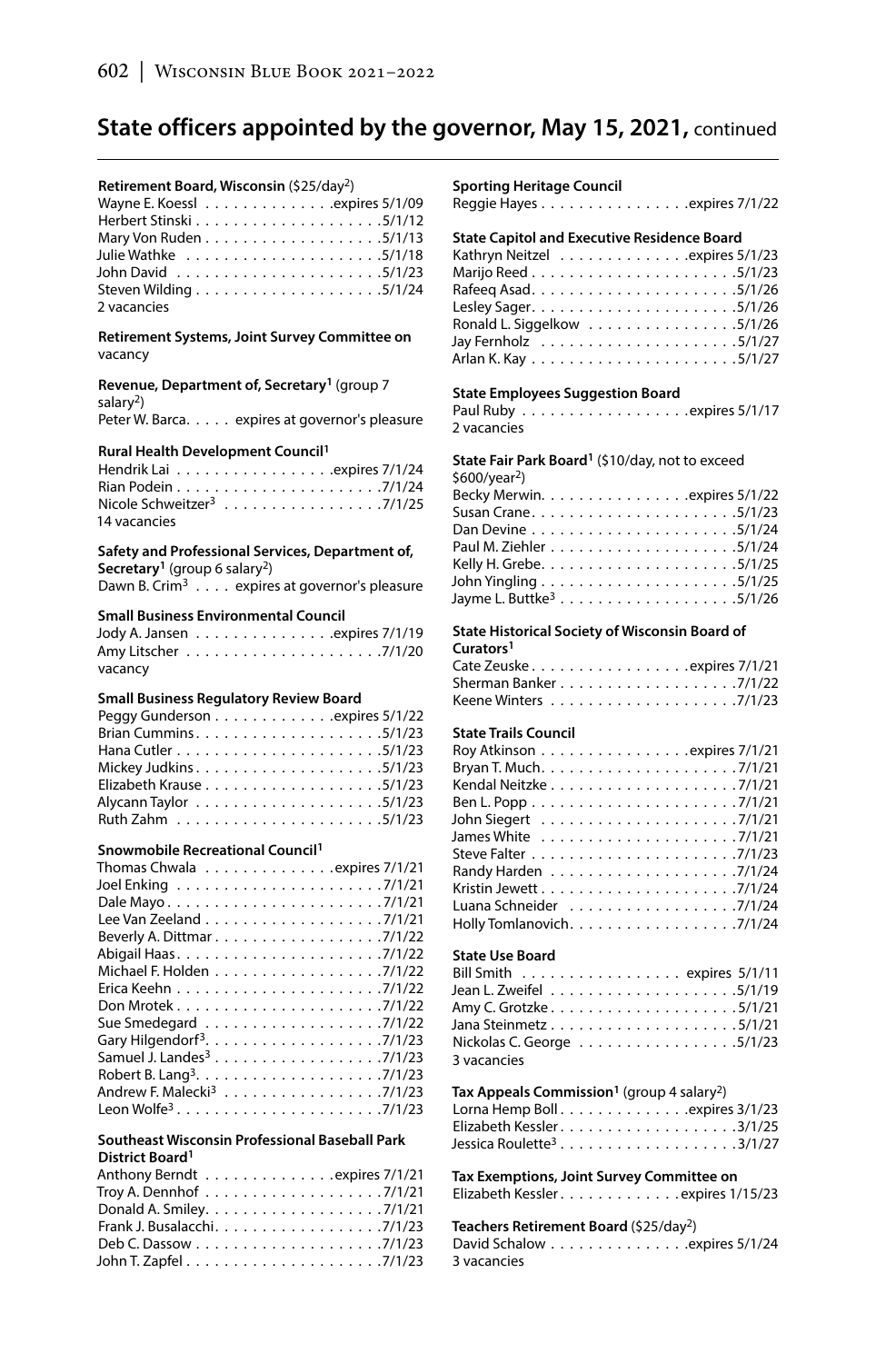#### **Technical College System Board1** (\$100/year2)

| Megan E. Bahr <sup>3</sup> . expires $5/1/23$ |
|-----------------------------------------------|
| Quincey Daniels, Jr. <sup>3</sup> . 5/1/23    |
|                                               |
|                                               |
| Douglas A. Holton, Sr. 5/1/25                 |
| Terrance McGowan 5/1/25                       |
|                                               |
|                                               |
|                                               |
|                                               |

#### **Tourism, Council on**

| Deborah T. Archer expires 7/1/21                                             |
|------------------------------------------------------------------------------|
|                                                                              |
|                                                                              |
| Mary McPhetridge. 7/1/21                                                     |
|                                                                              |
|                                                                              |
|                                                                              |
|                                                                              |
|                                                                              |
|                                                                              |
| Deborah Carey $\ldots \ldots \ldots \ldots \ldots \ldots \ldots$ . 7/1/23    |
|                                                                              |
| Missy Tracy $\ldots \ldots \ldots \ldots \ldots \ldots \ldots \ldots \ldots$ |
|                                                                              |

**Tourism, Department of, Secretary1** (group 6 salary<sup>2</sup>) vacancy

**Transportation, Department of, Secretary1** (group 7 salary2)

Craig M. Thompson $3$  expires at governor's pleasure

#### **Transportation Projects Commission**

| Allison Bussler expires at governor's pleasure |
|------------------------------------------------|
| Timothy M. Hanna governor's pleasure           |
| Mark Servi governor's pleasure                 |

#### **Uniform Dwelling Code Council**

#### **Uniform State Laws, Commission on**

| Vladlen David Zvenyach expires 5/1/21 |  |  |
|---------------------------------------|--|--|
|                                       |  |  |

#### **University of Wisconsin Hospitals and Clinics Authority1**

| John W. Litscher expires 7/1/21 |  |  |  |  |  |  |
|---------------------------------|--|--|--|--|--|--|
|                                 |  |  |  |  |  |  |
| Karen Menéndez Coller 7/1/24    |  |  |  |  |  |  |
|                                 |  |  |  |  |  |  |

| Paul Seidenstricker <sup>3</sup> . 7/1/25 |  |  |  |  |  |  |  |  |
|-------------------------------------------|--|--|--|--|--|--|--|--|

#### **University of Wisconsin System, Board of Regents of the1**

| Michael M. Grebe expires 5/1/22           |
|-------------------------------------------|
| Andrew Petersen 5/1/22                    |
|                                           |
|                                           |
|                                           |
|                                           |
|                                           |
|                                           |
|                                           |
|                                           |
| Edmund Manydeeds III. 5/1/26              |
|                                           |
| Amy Blumenfeld Bogost <sup>3</sup> 5/1/27 |
| Kyle M. Weatherly <sup>3</sup> . 5/1/27   |
|                                           |
|                                           |

#### **Veterans Affairs, Board of1**

| Tonnetta D. Carter <sup>3</sup> expires 5/1/23 |
|------------------------------------------------|
| Curtis L. Schmitt, Jr. <sup>3</sup> 5/1/23     |
|                                                |
|                                                |
|                                                |
| Christopher Hanson <sup>3</sup> 5/1/25         |
|                                                |
|                                                |
|                                                |

**Veterans Affairs, Department of, Secretary1** (group  $6$  salary<sup>2</sup>)

Mary M. Kolar . . . . . expires at governor's pleasure

### **Veterinary Diagnostic Laboratory Board**

| Sandra C. Madland expires 5/1/20          |  |
|-------------------------------------------|--|
| Laurence Baumann 5/1/22                   |  |
|                                           |  |
|                                           |  |
|                                           |  |
| Paul Kunde expires at governor's pleasure |  |

#### **Veterinary Examining Board1** (\$25/day2)

| Robert Forbes expires 7/1/21 |  |
|------------------------------|--|
|                              |  |
| Diane Dommer Martin 7/1/23   |  |
| Lisa Weisensel Nesson 7/1/23 |  |
|                              |  |
|                              |  |
|                              |  |
|                              |  |

#### **Waste Facility Siting Board1** (\$35/day2)

| James Schuerman expires 5/1/2013 |  |  |  |  |  |  |  |  |  |
|----------------------------------|--|--|--|--|--|--|--|--|--|
| Jeanette P. DeKeyser 5/1/18      |  |  |  |  |  |  |  |  |  |
|                                  |  |  |  |  |  |  |  |  |  |

### **Waterways Commission, Wisconsin1**

| Ralph C. Brzezinski. expires 3/1/21 |  |  |  |  |  |  |  |  |  |
|-------------------------------------|--|--|--|--|--|--|--|--|--|
|                                     |  |  |  |  |  |  |  |  |  |
|                                     |  |  |  |  |  |  |  |  |  |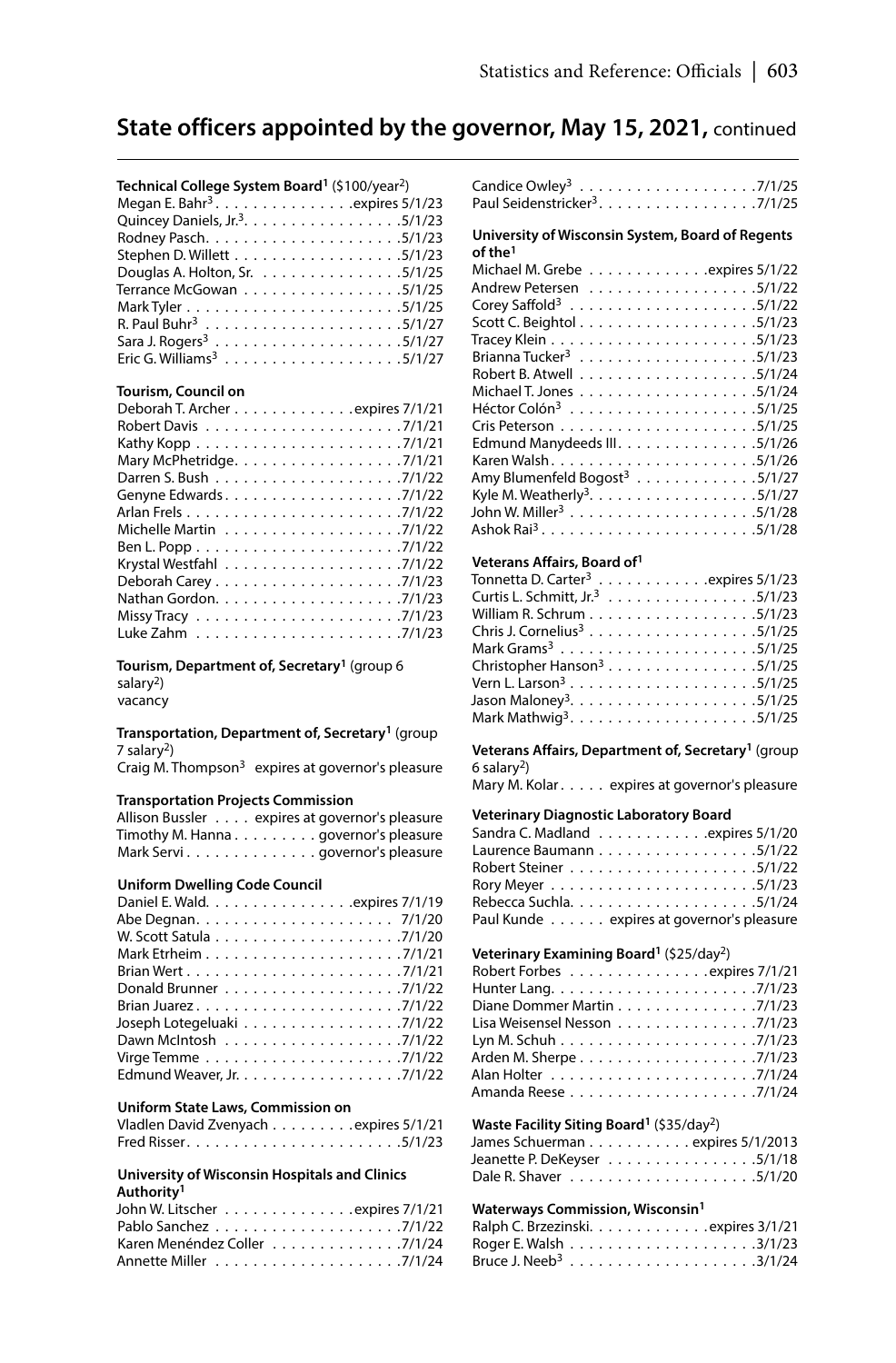| Korin Doering <sup>3</sup> 3/1/25                                             |
|-------------------------------------------------------------------------------|
| <b>Wetland Study Council</b>                                                  |
| Thomas Larson expires 7/1/21                                                  |
|                                                                               |
|                                                                               |
|                                                                               |
|                                                                               |
| Matthew Howard 7/1/25                                                         |
|                                                                               |
| Stacy Jepson $\ldots \ldots \ldots \ldots \ldots \ldots \ldots \ldots$ 7/1/26 |
|                                                                               |

### **Wisconsin Compensation Rating Bureau**

| Daniel Burazin expires at governor's pleasure |
|-----------------------------------------------|
| Chris Reader governor's pleasure              |

#### **Women's Council**

| Lisa L. Armaganian $\ldots \ldots \ldots \ldots$ expires 7/1/21 |  |
|-----------------------------------------------------------------|--|
| Denise Gaumer Hutchison. 7/1/21                                 |  |
|                                                                 |  |
| Rosalyn L. McFarland 7/1/21                                     |  |
|                                                                 |  |
|                                                                 |  |
| Patricia M. Cadorin 7/1/23                                      |  |
|                                                                 |  |

**Workforce Development, Department of, Secretary1** (group 7 salary2) Amy Pechacek3 . . . . expires at governor's pleasure

Note: List includes only appointments made by the governor. Additional members frequently serve ex officio or are appointed by other means. The governor also appoints members of intrastate regional agencies and nonstatutory committees and makes temporary appointments under chapter 17, Wis. Stats., to elected state and county offices when vacancies occur

Terms are specified by the following statute sections or as otherwise provided by law: s. 15.05 (1)—secretaries; s. 15.06 (1) commissioners; s. 15.07 (1)—governing boards and attached boards; s. 15.08 (1)—examining boards and councils; s. 15.09 (1)—councils.

1. Nominated by the governor and appointed with the advice and consent of the senate. Senate confirmation is required for secretaries of departments, members of commissions and commissioners, governing boards, examining boards, and other boards as designated by statute. 2. Members of boards and councils are reimbursed for actual and necessary expenses incurred in performing their duties. In addition, examining board members receive \$25 per day for days worked, and members of certain other boards under section 15.07 (5), Wis. Stats., receive a per diem as noted in the table. Section 20.923, Wis. Stats., places state officials in one of 10 executive salary groups (ESG) for which salary ranges have been established. Group salary ranges for the period January 6, 2019, through June 19, 2021, are: Group 1: \$62,858–\$107,952; Group 2: \$67,850–\$116,605; Group 3: \$73,299–\$125,923; Group 4: \$79,165–\$136,011; Group 5: \$85,467–\$146,931; Group 6: \$92,331–\$158,704; Group 7: \$99,715–\$171,413; Group 8: \$107,682–\$185,141; Group 9: \$116,293–\$199,950; Group 10: \$125,611–\$215,987. 3. Nominated by governor but not yet confirmed by senate. 4. Compensation set by Economic Development Corporation Board.

Source: Appointment lists maintained by governor's office and received by the Legislative Reference Bureau on or before May 15, 2021.

#### Counties in circuit Branch Court location Judges Term expires July 31 Adams . . . . . . . . — Friendship Daniel Glen Wood<sup>1</sup> . . . . . . . . . . . . . . . 2021 Ashland . . . . . . . . — Ashland Kelly J. McKnight . . . . . . . . . . . . . . . . 2024 Barron. . . . . . . . . 1 Barron James C. Babler . . . . . . . . . . . . . . . . . 2022 2 Barron J. Michael Bitney . . . . . . . . . . . . . . . . 2026 3 Barron Maureen D. Boyle . . . . . . . . . . . . . . . . 2026 Bayfield . . . . . . . . . . - Washburn John P. Anderson<sup>1</sup> . . . . . . . . . . . . . . . . 2021 Brown . . . . . . . . 1 Green Bay Donald R. Zuidmulder<sup>1</sup> . . . . . . . . . . . . . 2021 2 Green Bay Thomas J. Walsh . . . . . . . . . . . . . . . 2024<br>3 Green Bay Tammy Jo Hock . . . . . . . . . . . . . . . 2025 Green Bay Tammy Jo Hock . . . . . . . . . . . . . . . . 2025 4 Green Bay Kendall M. Kelley<sup>1</sup> . . . . . . . . . . . . . . 2021 5 Green Bay Marc A. Hammer<sup>1</sup>. . . . . . . . . . . . . . . 2021 6 Green Bay John P. Zakowski . . . . . . . . . . . . . . . . 2024 7 Green Bay Timothy A. Hinkfuss . . . . . . . . . . . . . . 2025 8 Green Bay Beau G. Liegeois . . . . . . . . . . . . . . 2026 Buffalo, Pepin . . . . . — Alma Thomas W. Clark . . . . . . . . . . . . . . . . 2024  $Burnett$ .........  $\qquad$  Siren Melissia R. Mogen .................. 2023<br>Calumet<sup>3</sup>........  $\qquad$  Chilton Jeffrey S. Froehlich.................. 2024 Chilton Jeffrey S. Froehlich . . . . . . . . . . . . . . . 2024 Chippewa . . . . . . . 1 Chippewa Falls Steven H. Gibbs . . . . . . . . . . . . . . . . . 2024 Chippewa Falls James M. Isaacson<sup>1</sup>. . . . . . . . . . . . . . . . 2021 3 Chippewa Falls Benjamin J. Lane . . . . . . . . . . . . . . . . 2026

## **Circuit court judges, April 6, 2021**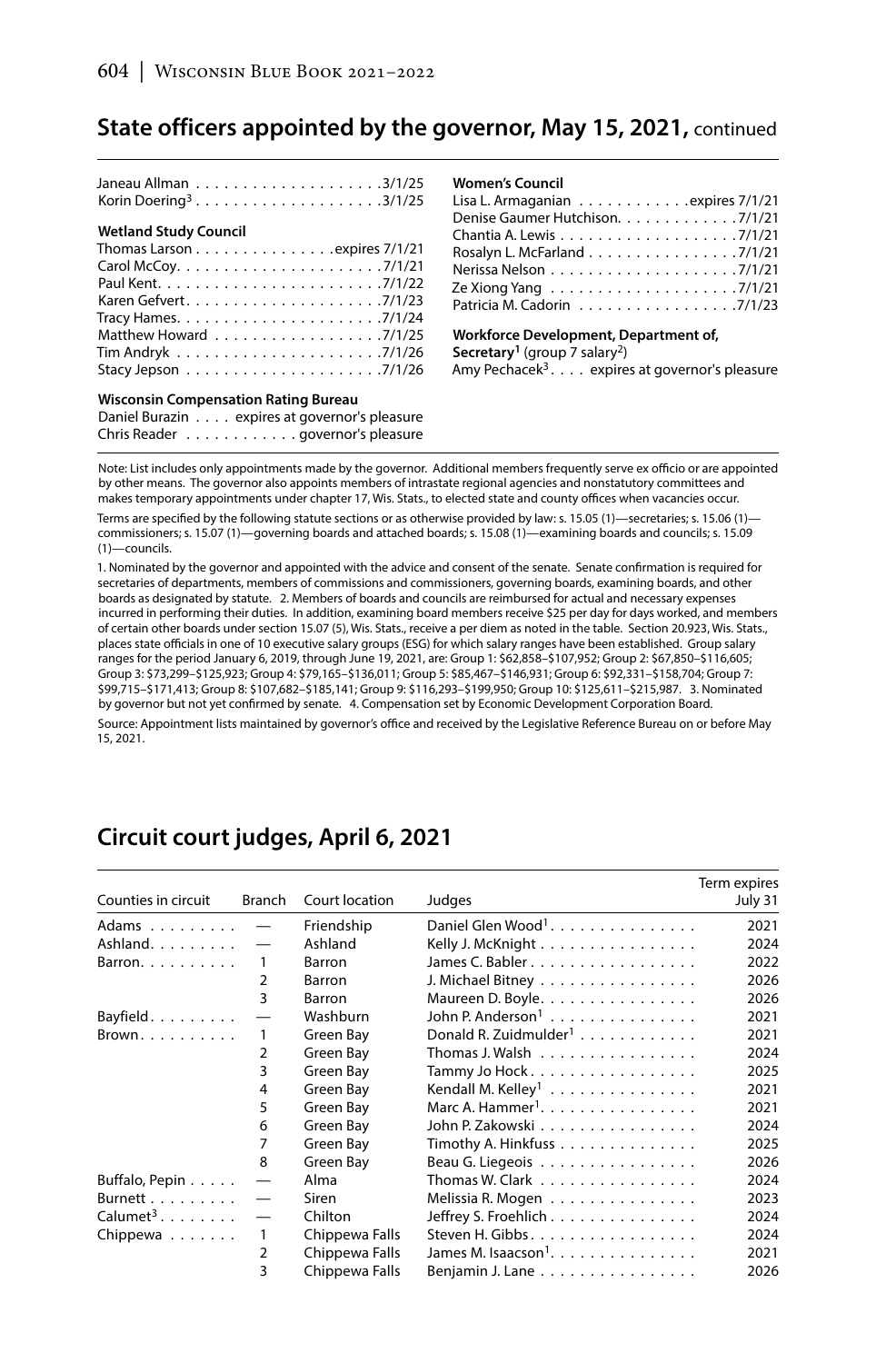| Counties in circuit         | Branch                   | Court location           | Judges                                                                      | Term expires<br>July 31 |
|-----------------------------|--------------------------|--------------------------|-----------------------------------------------------------------------------|-------------------------|
| Clark.                      |                          | Neillsville              | Lyndsey Boon Brunette                                                       | 2024                    |
| Columbia.                   | $\mathbf{1}$             | Portage                  | Todd J. Hepler <sup>1</sup>                                                 | 2021                    |
|                             | $\overline{2}$           | Portage                  | W. Andrew Voigt                                                             | 2023                    |
|                             | 3                        | Portage                  | Troy D. Cross. $\dots \dots \dots \dots \dots \dots \dots$                  | 2024                    |
| Crawford                    |                          | Prairie du Chien         | Lynn Marie Rider                                                            | 2022                    |
| Dane $\dots \dots \dots$    | 1                        | Madison                  | Susan M. Crawford                                                           | 2024                    |
|                             | $\overline{2}$           | Madison                  | Josann M. Reynolds <sup>1</sup> .                                           | 2021                    |
|                             | 3                        | Madison                  | Valerie L. Bailey-Rihn.                                                     | 2022                    |
|                             | 4                        | Madison                  | Everett Mitchell.                                                           | 2022                    |
|                             | 5                        | Madison                  | Nicholas J. McNamara                                                        | 2022                    |
|                             | 6                        | Madison                  | Nia Trammell <sup>1, 2</sup> .                                              | 2021                    |
|                             | 7                        | Madison                  | Mario D. White <sup><math>1, 2, \ldots, \ldots, \ldots, \ldots</math></sup> | 2021                    |
|                             | 8                        | Madison                  | Frank D. Remington                                                          | 2024                    |
|                             | 9                        | Madison                  | Jacob B. Frost <sup><math>1, 2</math></sup>                                 | 2021                    |
|                             | 10                       | Madison                  | Juan B. Colas <sup>1</sup>                                                  | 2021                    |
|                             | 11                       | Madison                  |                                                                             | 2024                    |
|                             | 12                       | Madison                  |                                                                             | 2021                    |
|                             | 13                       | Madison                  | Julie Genovese <sup>1</sup> .                                               | 2021                    |
|                             | 14                       | Madison                  | John D. Hyland                                                              | 2022                    |
|                             | 15                       | Madison                  | Stephen Ehlke.                                                              | 2022                    |
|                             | 16                       | Madison                  | Rhonda L. Lanford                                                           | 2025                    |
|                             | 17                       | Madison                  | David Conway <sup>1, 2</sup>                                                | 2021                    |
| Dodge                       | 1                        | Juneau                   | Brian A. Pfitzinger                                                         | 2026                    |
|                             | $\overline{2}$           | Juneau                   | Martin J. De Vries                                                          | 2023                    |
|                             | 3                        | Juneau                   | Joseph G. Sciascia                                                          | 2025                    |
|                             | 4                        | Juneau                   | Kristine A. Snow                                                            | 2026                    |
| Door.                       | 1                        | <b>Sturgeon Bay</b>      | D. Todd Ehlers.                                                             | 2024                    |
|                             | $\overline{2}$           | Sturgeon Bay             | David L. Weber                                                              | 2023                    |
| Douglas. $\ldots$ .         | 1                        | Superior                 | Kelly J. Thimm <sup>1</sup>                                                 | 2021                    |
|                             | $\overline{2}$           | Superior                 | George L. Glonek <sup>1</sup>                                               | 2021                    |
| $Dunn3$ .                   | 1                        | Menomonie                | James M. Peterson                                                           | 2026                    |
|                             | $\overline{2}$           | Menomonie                | Rod W. Smeltzer <sup>4</sup>                                                | 2021                    |
| Eau Claire.                 | 1                        | Eau Claire               | John F. Manydeeds.                                                          | 2022                    |
|                             | $\overline{2}$           | Eau Claire               | Michael A. Schumacher                                                       | 2026                    |
|                             | 3<br>4                   | Eau Claire<br>Eau Claire | Emily M. Long                                                               | 2024<br>2024            |
|                             | 5                        | Eau Claire               | Jon M. Theisen                                                              | 2024                    |
| Florence, Forest.           |                          | Crandon                  | Sarah Harless<br>Leon D. Stenz                                              | 2026                    |
| Fond du Lac                 | $\mathbf{1}$             | Fond du Lac              |                                                                             | 2026                    |
|                             | $\overline{2}$           | Fond du Lac              | Dale L. English<br>Peter L. Grimm                                           | 2022                    |
|                             | 3                        | Fond du Lac              | Richard J. Nuss <sup>5</sup> .                                              | 2021                    |
|                             | $\overline{4}$           | Fond du Lac              | Tricia L. Walker <sup>2</sup> .                                             | 2022                    |
|                             | 5                        | Fond du Lac              | Paul G. Czisny <sup>2</sup>                                                 | 2023                    |
| Grant $\ldots$              | $\mathbf{1}$             | Lancaster                | Robert P. Van De Hey.                                                       | 2023                    |
|                             | $\overline{2}$           | Lancaster                |                                                                             | 2021                    |
| Green                       | $\mathbf{1}$             | Monroe                   | James R. Beer <sup>6</sup> .                                                | 2021                    |
|                             | $\overline{2}$           | Monroe                   | Thomas J. Vale <sup>1</sup>                                                 | 2021                    |
| Green Lake.                 |                          | Green Lake               |                                                                             | 2023                    |
| lowa                        |                          | Dodgeville               | Margaret M. Koehler.                                                        | 2022                    |
| Iron $\ldots \ldots \ldots$ |                          | Hurley                   | Anthony J. Stella, Jr.                                                      | 2026                    |
| Jackson $3$                 | $\overline{\phantom{0}}$ | <b>Black River Falls</b> | Anna L. Becker <sup>1</sup> .                                               | 2021                    |
| Jefferson                   | $\mathbf{1}$             | Jefferson                | William V. Gruber                                                           | 2025                    |
|                             | $\overline{2}$           | Jefferson                |                                                                             | 2025                    |
|                             | 3                        | Jefferson                | Robert F. Dehring, Jr                                                       | 2024                    |
|                             | 4                        | Jefferson                | Bennett J. Brantmeier                                                       | 2023                    |
| Juneau                      | 1                        | Mauston                  | Stacy A. Smith. $\ldots \ldots \ldots \ldots \ldots$                        | 2024                    |
|                             | $\overline{2}$           | Mauston                  |                                                                             | 2026                    |
| Kenosha                     | 1                        | Kenosha                  | Larisa Benitez-Morgan <sup>2, 7</sup> .                                     | 2021                    |
|                             | $\overline{a}$           | Kenosha                  | Jason A. Rossell                                                            | 2024                    |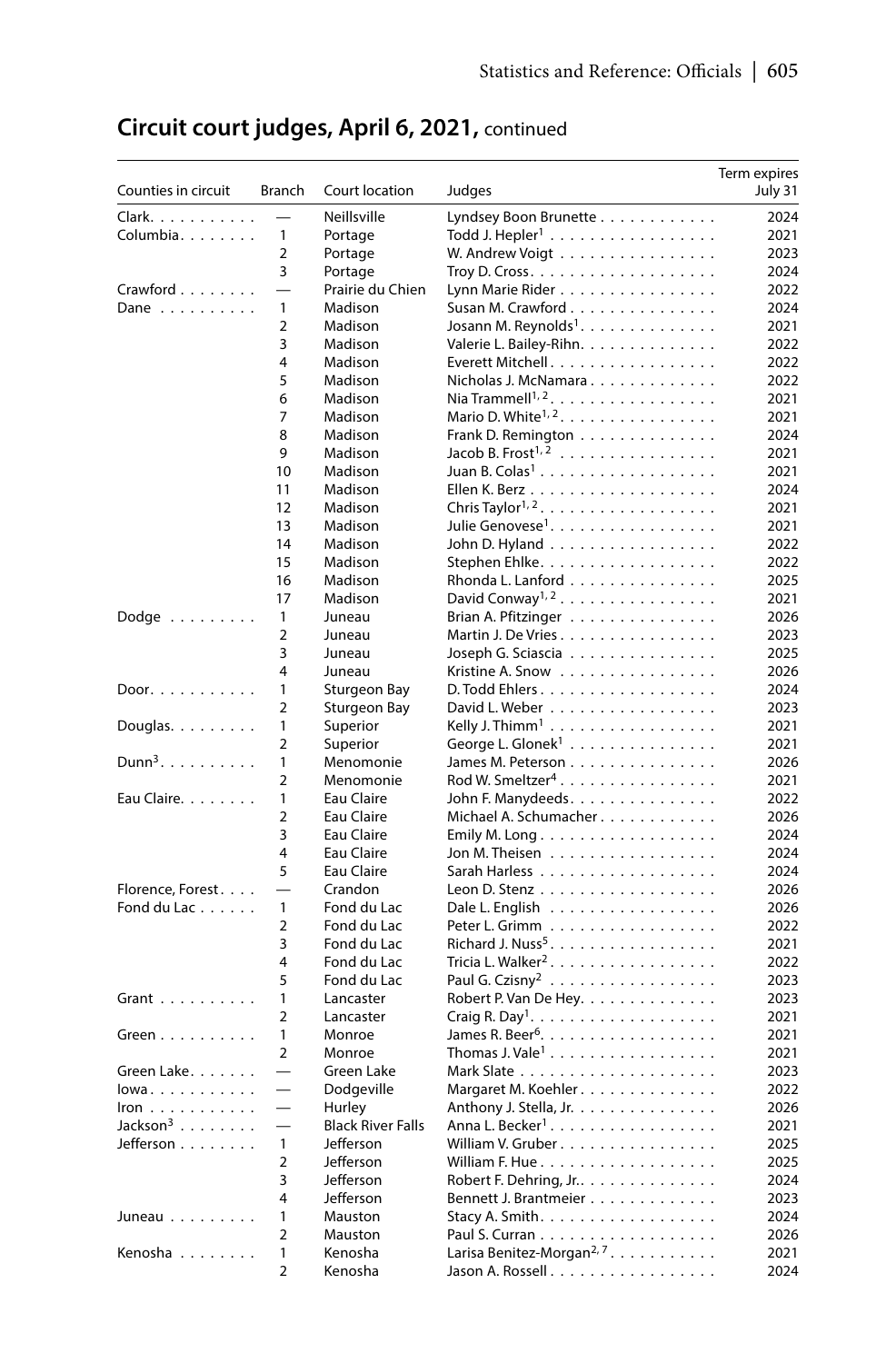| Counties in circuit         | Branch                   | Court location | Judges                                             | Term expires<br>July 31 |
|-----------------------------|--------------------------|----------------|----------------------------------------------------|-------------------------|
|                             | 3                        | Kenosha        | Bruce E. Schroeder                                 | 2026                    |
|                             | 4                        | Kenosha        | Anthony J. Milisauskas                             | 2023                    |
|                             | 5                        | Kenosha        |                                                    | 2021                    |
|                             | 6                        | Kenosha        | Mary K. Wagner $8$                                 | 2021                    |
|                             | 7                        | Kenosha        | Jodi L. Meier.                                     | 2023                    |
|                             | 8                        | Kenosha        | Chad G. Kerkman <sup>1</sup>                       | 2021                    |
| Kewaunee                    |                          | Kewaunee       | Keith A. Mehn. $\ldots$ .                          | 2022                    |
| La Crosse $\ldots$          | $\mathbf{1}$             | La Crosse      | Ramona A. Gonzalez.                                | 2025                    |
|                             | $\overline{2}$           | La Crosse      | Elliott Levine.                                    | 2025                    |
|                             | 3                        | La Crosse      |                                                    | 2025                    |
|                             | 4                        | La Crosse      | Scott L. Horne.                                    | 2025                    |
|                             | 5                        | La Crosse      | Gloria L. Doyle <sup>1</sup>                       | 2021                    |
| Lafayette                   |                          | Darlington     | Duane M. Jorgenson <sup>1</sup>                    | 2021                    |
| $L$ anglade $\ldots \ldots$ |                          | Antigo         | John B. Rhode <sup>1</sup>                         | 2021                    |
| Lincoln $\dots \dots \dots$ | $\mathbf{1}$             | Merrill        | Jay R. Tlusty $\ldots \ldots \ldots \ldots \ldots$ | 2022                    |
|                             | $\overline{2}$           | Merrill        | Robert R. Russell                                  | 2025                    |
| Manitowoc.                  | 1                        | Manitowoc      | Mark R. Rohrer                                     | 2025                    |
|                             | $\overline{2}$           | Manitowoc      | Jerilyn M. Dietz                                   | 2024                    |
|                             | 3                        | Manitowoc      | Robert P. Dewane.                                  | 2023                    |
| Marathon <sup>3</sup>       | $\mathbf{1}$             | Wausau         | Suzanne C. O'Neill <sup>1, 2</sup> .               | 2021                    |
|                             | $\overline{2}$           | Wausau         | Gregory B. Huber.                                  | 2022                    |
|                             | 3                        | Wausau         | Lamont K. Jacobson                                 | 2026                    |
|                             | 4                        | Wausau         | Gregory J. Strasser                                | 2023                    |
|                             | 5                        | Wausau         | Michael K. Moran                                   | 2023                    |
| Marinette.                  | $\mathbf{1}$             | Marinette      | Jane M. Sequin                                     | 2026                    |
|                             | $\overline{2}$           | Marinette      | James A. Morrison                                  | 2025                    |
| Marquette                   | $\overline{\phantom{0}}$ | Montello       | Chad A. Hendee.                                    | 2025                    |
| Menominee, Shawano          | $\mathbf{1}$             | Shawano        | Katherine Sloma <sup>1, 2</sup> .                  | 2021                    |
|                             | $\overline{2}$           | Shawano        | William F. Kussel, Jr.                             | 2024                    |
| Milwaukee                   | $\mathbf{1}$             | Milwaukee      | Jack L. Dávila <sup>1, 2</sup> .                   | 2021                    |
|                             | $\overline{2}$           | Milwaukee      | Milton L. Childs                                   | 2026                    |
|                             | 3                        | Milwaukee      | Clare L. Fiorenza <sup>9</sup> .                   | 2021                    |
|                             | 4                        | Milwaukee      | Michael J. Hanrahan                                | 2023                    |
|                             | 5                        | Wauwatosa      | Brett R. Blomme.                                   | 2026                    |
|                             | 6                        | Wauwatosa      | Ellen R. Brostrom <sup>1</sup>                     | 2021                    |
|                             | 7                        | Milwaukee      | Thomas J. McAdams                                  | 2026                    |
|                             | 8                        | Milwaukee      | William Sosnay                                     | 2024                    |
|                             | 9                        | Milwaukee      | Paul R. Van Grunsven                               | 2023                    |
|                             | 10                       | Milwaukee      | Michelle A. Havas.                                 | 2023                    |
|                             | 11                       | Milwaukee      | David C. Swanson                                   | 2025                    |
|                             | 12                       | Milwaukee      | David L. Borowski <sup>1</sup> .                   | 2021                    |
|                             | 13                       | Milwaukee      | Mary Triggiano                                     | 2023                    |
|                             | 14                       | Milwaukee      | Christopher R. Foley                               | 2022                    |
|                             | 15                       | Milwaukee      | Jonathan D. Watts <sup>1</sup> .                   | 2021                    |
|                             | 16                       | Wauwatosa      | Brittany C. Grayson.                               | 2026                    |
|                             | 17                       | Milwaukee      | Carolina Maria Stark                               | 2024                    |
|                             | 18                       | Milwaukee      |                                                    | 2023                    |
|                             | 19                       | Milwaukee      | Kori L. Ashley <sup>1, 2</sup> .                   | 2021                    |
|                             | 20                       | Milwaukee      | Joseph R. Wall. $\ldots$ .                         | 2024                    |
|                             | 21                       | Milwaukee      | Cynthia M. Davis                                   | 2023                    |
|                             | 22                       | Milwaukee      | Timothy M. Witkowiak <sup>1</sup>                  | 2021                    |
|                             | 23                       | Milwaukee      | Lindsey C. Grady                                   | 2024                    |
|                             | 24                       | Milwaukee      | Janet C. Protasiewicz                              | 2026                    |
|                             | 25                       | Milwaukee      | Stephanie G. Rothstein                             | 2022                    |
|                             | 26                       | Milwaukee      | William S. Pocan                                   | 2025                    |
|                             | 27                       | Milwaukee      | Kevin E. Martens                                   | 2026                    |
|                             | 28                       | Milwaukee      | Mark A. Sanders                                    | 2024                    |
|                             | 29                       | Milwaukee      | Rebecca A. Kiefer.                                 | 2026                    |
|                             | 30                       | Milwaukee      | Jonathan D. Richards <sup>1, 2</sup> .             | 2021                    |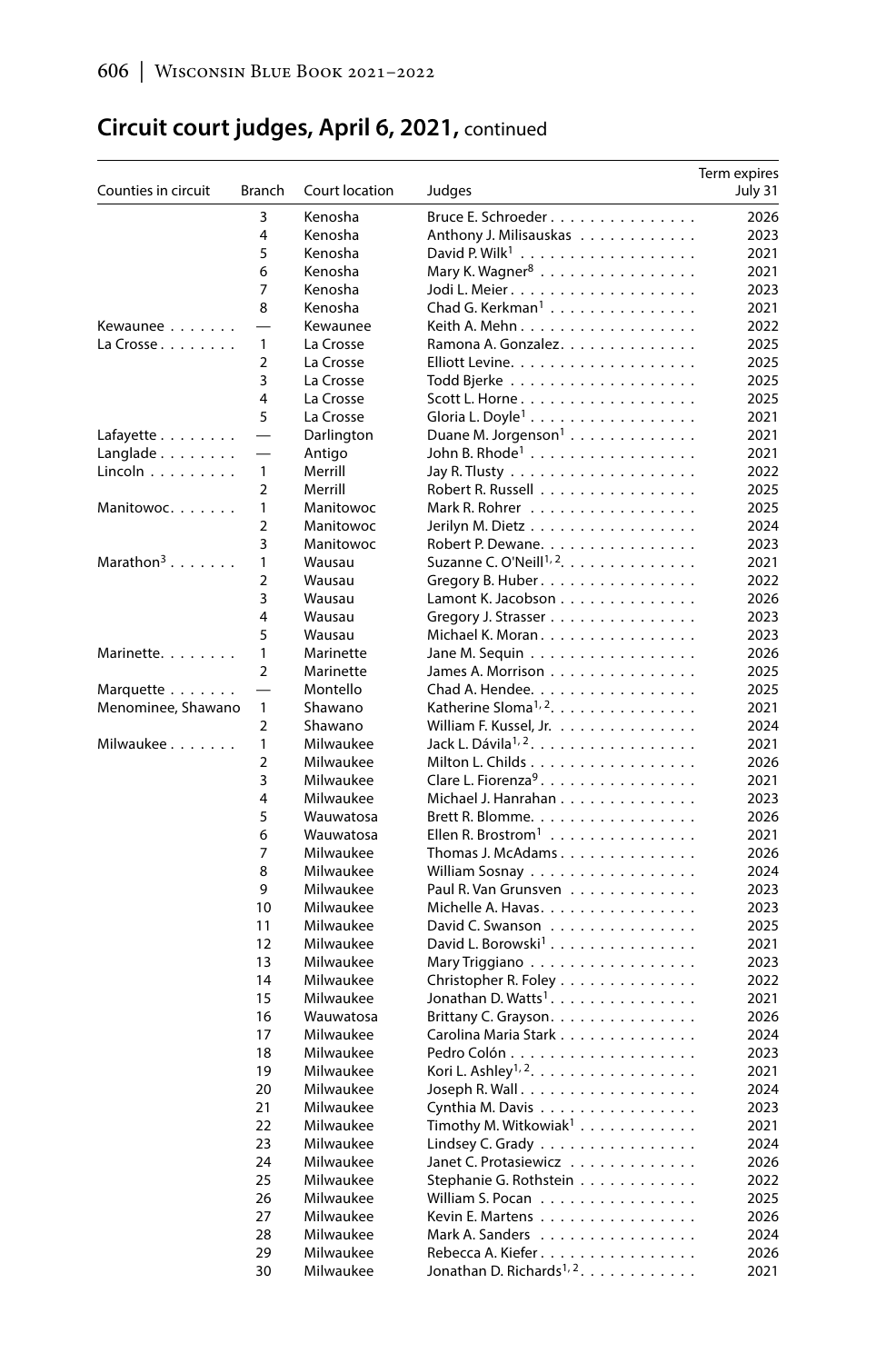| Counties in circuit | Branch         | Court location                      | Judges                                                                    | Term expires<br>July 31 |
|---------------------|----------------|-------------------------------------|---------------------------------------------------------------------------|-------------------------|
|                     | 31             | Milwaukee                           | Hannah C. Dugan.                                                          | 2022                    |
|                     | 32             | Milwaukee                           | Laura Gramling Perez                                                      | 2026                    |
|                     | 33             | Milwaukee                           |                                                                           | 2023                    |
|                     | 34             | Milwaukee                           | Glenn H. Yamahiro                                                         | 2022                    |
|                     | 35             | Milwaukee                           | Frederick C. Rosa                                                         | 2023                    |
|                     | 36             | Wauwatosa                           | Laura A. Crivello                                                         | 2025                    |
|                     | 37             | Milwaukee                           | T. Christopher Dee <sup>1</sup>                                           | 2021                    |
|                     | 38             | Milwaukee                           | Jeffrey A. Wagner.                                                        | 2024                    |
|                     | 39             | Milwaukee                           |                                                                           | 2024                    |
|                     | 40             | Milwaukee                           | Danielle L. Shelton                                                       | 2025                    |
|                     | 41             | Wauwatosa                           | Audrey K. Skwierawski                                                     | 2025                    |
|                     | 42             | Wauwatosa                           | Reyna Morales <sup>1, 2</sup>                                             | 2021                    |
|                     | 43             | Wauwatosa                           | Marshall B. Murray                                                        | 2024                    |
|                     | 44             | Wauwatosa                           | Gwendolyn G. Connolly.                                                    | 2022                    |
|                     | 45             | Milwaukee                           | Jean M. Kies                                                              | 2022                    |
|                     | 46             | Milwaukee                           | David A. Feiss <sup>1</sup> . $\ldots$ .                                  | 2021                    |
|                     | 47             | Wauwatosa                           | Kristy Yang                                                               | 2023                    |
| $Monroe \ldots$     | 1              | Sparta                              | Todd L. Ziegler                                                           | 2025                    |
|                     | $\overline{2}$ | Sparta                              | Mark L. Goodman                                                           | 2022                    |
|                     | 3              | Sparta                              |                                                                           | 2024                    |
| Oconto              | 1              | Oconto                              | Michael T. Judge                                                          | 2023                    |
|                     | $\overline{2}$ | Oconto                              | Jay N. Conley                                                             | 2022                    |
| Oneida              | 1              | Rhinelander                         | Patrick F. O'Melia                                                        | 2026                    |
|                     | $\overline{2}$ | Rhinelander                         | Michael H. Bloom.                                                         | 2024                    |
| Outagamie           | 1              | Appleton                            | Mark J. McGinnis                                                          | 2023                    |
|                     | $\overline{2}$ | Appleton                            | Emily I. Lonergan.                                                        | 2026                    |
|                     | 3              | Appleton                            | Mitchell J. Metropulos.                                                   | 2026                    |
|                     | 4              | Appleton                            | Gregory B. Gill, Jr.                                                      | 2024                    |
|                     | 5              | Appleton                            | Carrie A. Schneider.                                                      | 2024                    |
|                     | 6              | Appleton                            | Vincent Biskupic <sup>1</sup> .                                           | 2021                    |
|                     | 7              | Appleton                            | Mark G. Schroeder <sup>2</sup>                                            | 2022                    |
| Ozaukee             | $\mathbf{1}$   | Port Washington                     | Paul V. Malloy <sup>1</sup> . $\ldots \ldots \ldots \ldots \ldots \ldots$ | 2021                    |
|                     | $\overline{2}$ | Port Washington                     | Steven M. Cain                                                            | 2025                    |
|                     | 3              | Port Washington                     | Sandy A. Williams <sup>1</sup>                                            | 2021                    |
| Pierce              | $\mathbf{1}$   | Ellsworth                           | Elizabeth Rohl <sup>2</sup>                                               | 2022                    |
| Polk                | $\overline{2}$ | Balsam Lake                         | Daniel J. Tolan.                                                          | 2023                    |
|                     | 1              | Balsam Lake<br><b>Stevens Point</b> | Jeffrey L. Anderson.                                                      | 2023<br>2024            |
| Portage             | $\overline{2}$ | <b>Stevens Point</b>                | Thomas B. Eagon. $\ldots$ .<br>Robert J. Shannon                          | 2022                    |
|                     | 3              | <b>Stevens Point</b>                | Patricia Baker <sup>2</sup> .                                             | 2022                    |
| Price.              |                | Phillips                            | Kevin G. Klein                                                            | 2024                    |
| Racine.             | $\mathbf{1}$   | Racine                              | Wynne Laufenberg.                                                         | 2024                    |
|                     | $\overline{2}$ | Racine                              | Eugene A. Gasiorkiewicz                                                   | 2022                    |
|                     | 3              | Racine                              | Maureen Martinez                                                          | 2025                    |
|                     | 4              | Racine                              | Mark F. Nielsen                                                           | 2022                    |
|                     | 5              | Racine                              | Kristin M. Cafferty <sup>2</sup>                                          | 2022                    |
|                     | 6              | Racine                              | David W. Paulson <sup>1</sup>                                             | 2021                    |
|                     | 7              | Racine                              | Jon E. Fredrickson                                                        | 2025                    |
|                     | 8              | Racine                              | Faye M. Flancher <sup>1</sup> . $\ldots \ldots \ldots \ldots \ldots$      | 2021                    |
|                     | 9              | Racine                              | Robert S. Repischak                                                       | 2024                    |
|                     | 10             | Racine                              | Timothy D. Boyle $\dots \dots \dots \dots \dots$                          | 2024                    |
| Richland            |                | <b>Richland Center</b>              | Andrew Sharp.                                                             | 2024                    |
| Rock.               | 1              | Janesville                          | Karl R. Hanson.                                                           | 2025                    |
|                     | $\overline{2}$ | Janesville                          | Derrick A. Grubb                                                          | 2025                    |
|                     | 3              | Janesville                          | Jeffrey S. Kuglitsch                                                      | 2024                    |
|                     | 4              | Janesville                          | Daniel T. Dillon                                                          | 2025                    |
|                     | 5              | Janesville                          | Michael A. Haakenson <sup>1</sup>                                         | 2021                    |
|                     | 6              | Janesville                          | John M. Wood.                                                             | 2023                    |
|                     |                | Janesville                          | Barbara W. McCrory                                                        | 2024                    |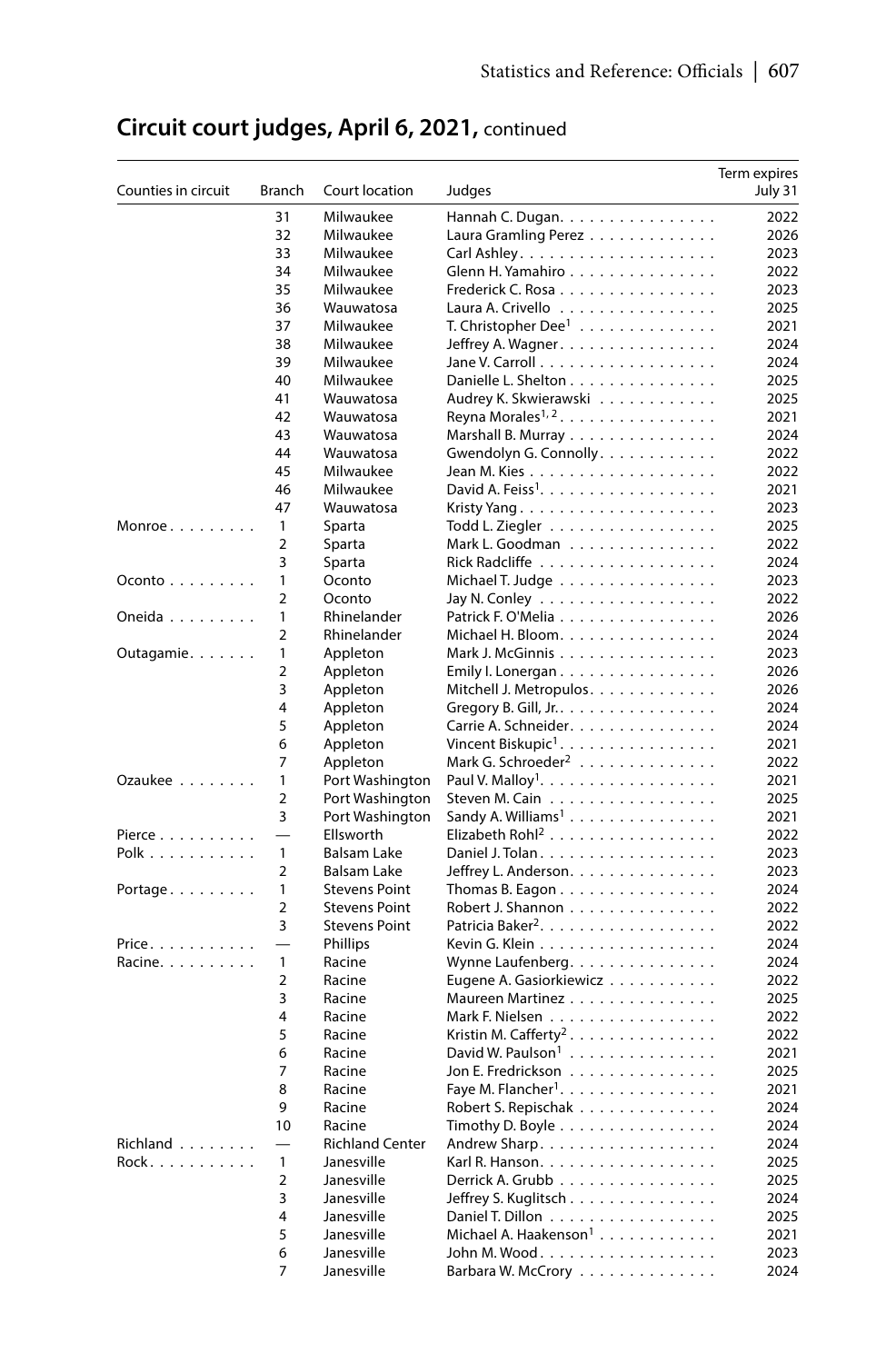| Counties in circuit         | Branch                   | Court location          | Judges                                | Term expires<br>July 31 |
|-----------------------------|--------------------------|-------------------------|---------------------------------------|-------------------------|
| Rusk.                       |                          | Ladysmith               | Steven P. Anderson                    | 2022                    |
| $St.$ Croix. $\ldots$       | 1                        | Hudson                  | Scott J. Nordstrand.                  | 2026                    |
|                             | $\overline{2}$           | Hudson                  | Edward F. Vlack III.                  | 2025                    |
|                             | 3                        | Hudson                  | Scott R. Needham                      | 2024                    |
|                             | 4                        | Hudson                  | R. Michael Waterman                   | 2022                    |
| Sauk.                       | 1                        | Baraboo                 | Michael P. Screnock                   | 2022                    |
|                             | $\overline{2}$           | Baraboo                 | Wendy J. N. Klicko                    | 2022                    |
|                             | 3                        | Baraboo                 | Patricia A. Barrett.                  | 2024                    |
| Sawyer                      | $\overline{\phantom{0}}$ | Hayward                 | John M. Yackel <sup>1</sup>           | 2021                    |
| Sheboygan. $\ldots$ .       | $\mathbf{1}$             | Sheboygan               | L. Edward Stengel <sup>10</sup>       | 2021                    |
|                             | $\overline{2}$           | Sheboygan               | Kent Hoffmann                         | 2023                    |
|                             | 3                        | Sheboygan               | Angela Sutkiewicz                     | 2023                    |
|                             | 4                        | Sheboygan               | Rebecca L. Persick <sup>1</sup> .     | 2021                    |
|                             | 5                        | Sheboygan               | Daniel J. Borowski                    | 2023                    |
| Taylor                      | $\equiv$                 | Medford                 | Ann Knox-Bauer <sup>1, 2</sup> .      | 2021                    |
| Trempealeau                 | $\overline{\phantom{0}}$ | Whitehall               | Rian W. Radtke                        | 2023                    |
| Vernon $\ldots$             | $\overline{\phantom{0}}$ | Viroqua                 | Darcy J. Rood                         | 2023                    |
| Vilas                       | $\overline{\phantom{0}}$ | Eagle River             | Neal A. Nielsen                       | 2022                    |
| Walworth.                   | $\mathbf{1}$             | Elkhorn                 | Phillip A. Koss                       | 2024                    |
|                             | $\overline{2}$           | Elkhorn                 | Daniel S. Johnson.                    | 2022                    |
|                             | 3                        | Elkhorn                 | Kristine E. Drettwan <sup>1</sup> .   | 2021                    |
|                             | 4                        | Elkhorn                 | David M. Reddy                        | 2022                    |
| Washburn                    |                          | Shell Lake              | Angeline E. Winton.                   | 2026                    |
| Washington                  | $\mathbf{1}$             | West Bend               | James G. Pouros $\ldots$ ,            | 2023                    |
|                             | $\overline{2}$           | West Bend               | James K. Muehlbauer                   | 2026                    |
|                             | 3                        | West Bend               | Todd K. Martens                       | 2023                    |
|                             | 4                        | West Bend               | Sandra J. Giernoth <sup>1,2</sup>     | 2021                    |
| Waukesha                    | 1                        | Waukesha                | Michael O. Bohren                     | 2025                    |
|                             | $\overline{2}$           | Waukesha                | Jennifer Dorow                        | 2024                    |
|                             | 3                        | Waukesha                |                                       | 2023                    |
|                             | 4                        | Waukesha                | Ralph M. Ramirez.<br>Lloyd V. Carter. | 2023                    |
|                             | 5                        | Waukesha                | J. Arthur Melvin, III                 | 2026                    |
|                             | 6                        | Waukesha                | Brad D. Schimel                       | 2025                    |
|                             | 7                        | Waukesha                |                                       | 2021                    |
|                             |                          |                         | Maria S. Lazar <sup>1</sup>           |                         |
|                             | 8<br>9                   | Waukesha                | Michael P. Maxwell <sup>1</sup>       | 2021                    |
|                             |                          | Waukesha                | Michael J. Aprahamian <sup>1</sup> .  | 2021                    |
|                             | 10                       | Waukesha                | Paul Bugenhagen, Jr. <sup>1</sup> .   | 2021                    |
|                             | 11                       | Waukesha                | William Domina.                       | 2023                    |
|                             | 12                       | Waukesha                |                                       | 2024                    |
| Waupaca                     | 1                        | Waupaca                 | Troy L. Nielsen.                      | 2023                    |
|                             | $\overline{2}$           | Waupaca                 | Vicki L. Clussman                     | 2026                    |
|                             | 3                        | Waupaca                 | Raymond S. Huber                      | 2024                    |
| Waushara.                   | $\equiv$                 | Wautoma                 | Guy D. Dutcher                        | 2023                    |
| Winnebago                   | $\mathbf{1}$             | Oshkosh                 | Teresa S. Basiliere.                  | 2024                    |
|                             | $\overline{2}$           | Oshkosh                 | Scott C. Woldt                        | 2023                    |
|                             | 3                        | Oshkosh                 | Barbara Hart Key                      | 2022                    |
|                             | 4                        | Oshkosh                 | LaKeisha D. Haase <sup>2</sup> .      | 2022                    |
|                             | 5                        | Oshkosh                 | John A. Jorgensen                     | 2022                    |
|                             | 6                        | Oshkosh                 | Daniel J. Bissett                     | 2023                    |
| $Wood \ldots \ldots \ldots$ | 1                        | <b>Wisconsin Rapids</b> | Gregory J. Potter                     | 2026                    |
|                             | $\overline{2}$           | Wisconsin Rapids        | Nicholas J. Brazeau, Jr.              | 2024                    |
|                             | 3                        | Wisconsin Rapids        | Todd P. Wolf <sup>1</sup> . $\ldots$  | 2021                    |

— Means the circuit has only one branch.

<sup>1.</sup> Reelected on April 6, 2021, for a six-year term to commence on August 1, 2021. 2. Appointed by the governor. 3. Under 2019 Act 184, four counties selected by the director of state courts may add new circuit court branches effective August 1, 2021. Judges were elected on April 6, 2021, for six-year terms to commence on August 1, 2021. Carey John Reed was elected to serve as Calumet County Circuit Court Judge Branch 2; Luke M. Wagner was elected to serve as Dunn County Circuit Court Judge Branch 3; Daniel Diehn was elected to serve as Jackson County Circuit Court Judge Branch 2; and Scott M. Corbett was<br>elected to serve as Marathon County Circuit Court Judge Branch 6. 4. Christina Mayer was newly el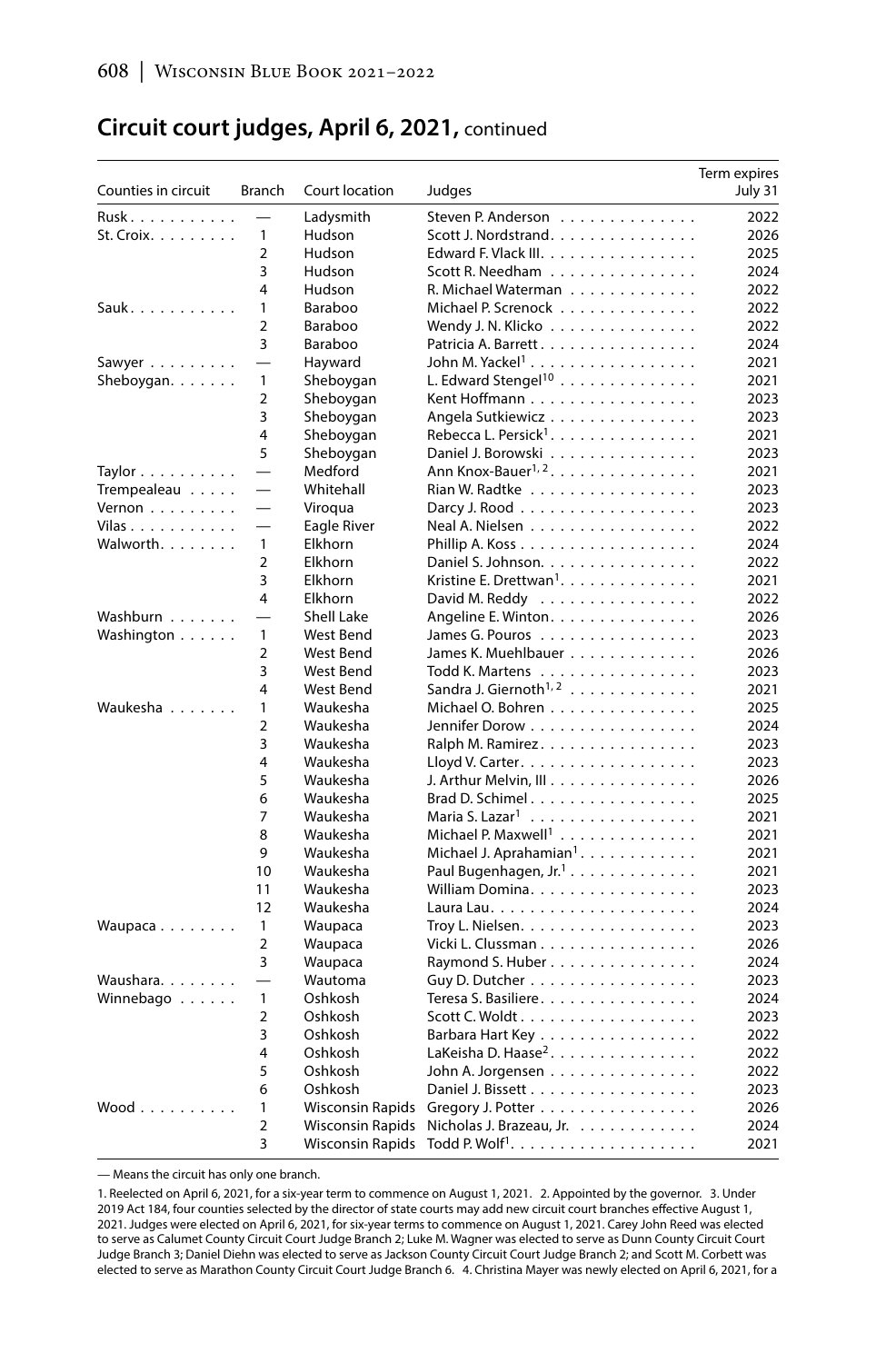six-year term to commence on August 1, 2021. 5. Andrew J. Christenson was newly elected on April 6, 2021, for a six-year term to commence on August 1, 2021. 6. Faun Marie Phillipson was newly elected on April 6, 2021, for a six-year term to commence on August 1, 2021. 7. Gerad Dougvillo was newly elected on April 6, 2021, for a six-year term to commence on August 1, 2021. 8. Angelina Gabriele was newly elected on April 6, 2021, for a six-year term to commence on August 1, 2021. 9. Katie Kegel was newly elected on April 6, 2021, for a six-year term to commence on August 1, 2021. 10. Samantha Bastil was newly elected on April 6, 2021, for a six-year term to commence on August 1, 2021.

Sources: 2019–2020 Wisconsin Statutes; Wisconsin Elections Commission, department data, April 2021; governor's appointment notices; Wisconsin Court System, Circuit court judges and court websites, April 2021.

## **Wisconsin county officers: county clerks, April 2021**

| Clerk | Website                      |
|-------|------------------------------|
|       | www.co.adams.wi.us           |
|       | www.co.ashland.wi.us         |
|       | www.barroncountywi.gov       |
|       | www.bayfieldcounty.org       |
|       | www.co.brown.wi.us           |
|       | www.buffalocountv.com        |
|       | www.burnettcounty.com        |
|       | www.co.calumet.wi.us         |
|       | www.co.chippewa.wi.us        |
|       | www.clarkcounty.wi.gov       |
|       | www.co.columbia.wi.us        |
|       | www.crawfordcountywi.org     |
|       | www.countyofdane.com         |
|       | www.co.dodge.wi.gov          |
|       | www.co.door.wi.gov           |
|       | www.douglascountywi.org      |
|       | www.co.dunn.wi.us            |
|       | www.co.eau-claire.wi.us      |
|       | www.florencecountywi.com     |
|       | www.fdlco.wi.gov             |
|       | www.co.forest.wi.gov         |
|       | www.co.grant.wi.gov          |
|       | www.co.green.wi.gov          |
|       | www.co.green-lake.wi.us      |
|       | www.iowacounty.org           |
|       | www.co.iron.wi.gov           |
|       | www.co.jackson.wi.us         |
|       | www.jeffersoncountywi.gov    |
|       | www.co.juneau.wi.gov         |
|       | www.co.kenosha.wi.us         |
|       | www.kewauneeco.org           |
|       | www.lacrossecounty.org       |
|       | www.lafayettecountywi.org    |
|       | www.co.langlade.wi.us        |
|       | www.co.lincoln.wi.us         |
|       | www.co.manitowoc.wi.us       |
|       | www.co.marathon.wi.us        |
|       | www.marinettecounty.com      |
|       | www.co.marquette.wi.us       |
|       | www.co.menominee.wi.us       |
|       | https://county.milwaukee.gov |
|       | www.co.monroe.wi.us          |
|       | www.co.oconto.wi.us          |
|       | www.co.oneida.wi.us          |
|       | www.outagamie.org            |
|       | www.co.ozaukee.wi.us         |
|       | www.co.pepin.wi.us           |
|       | www.co.pierce.wi.us          |
|       | www.co.polk.wi.us            |
|       |                              |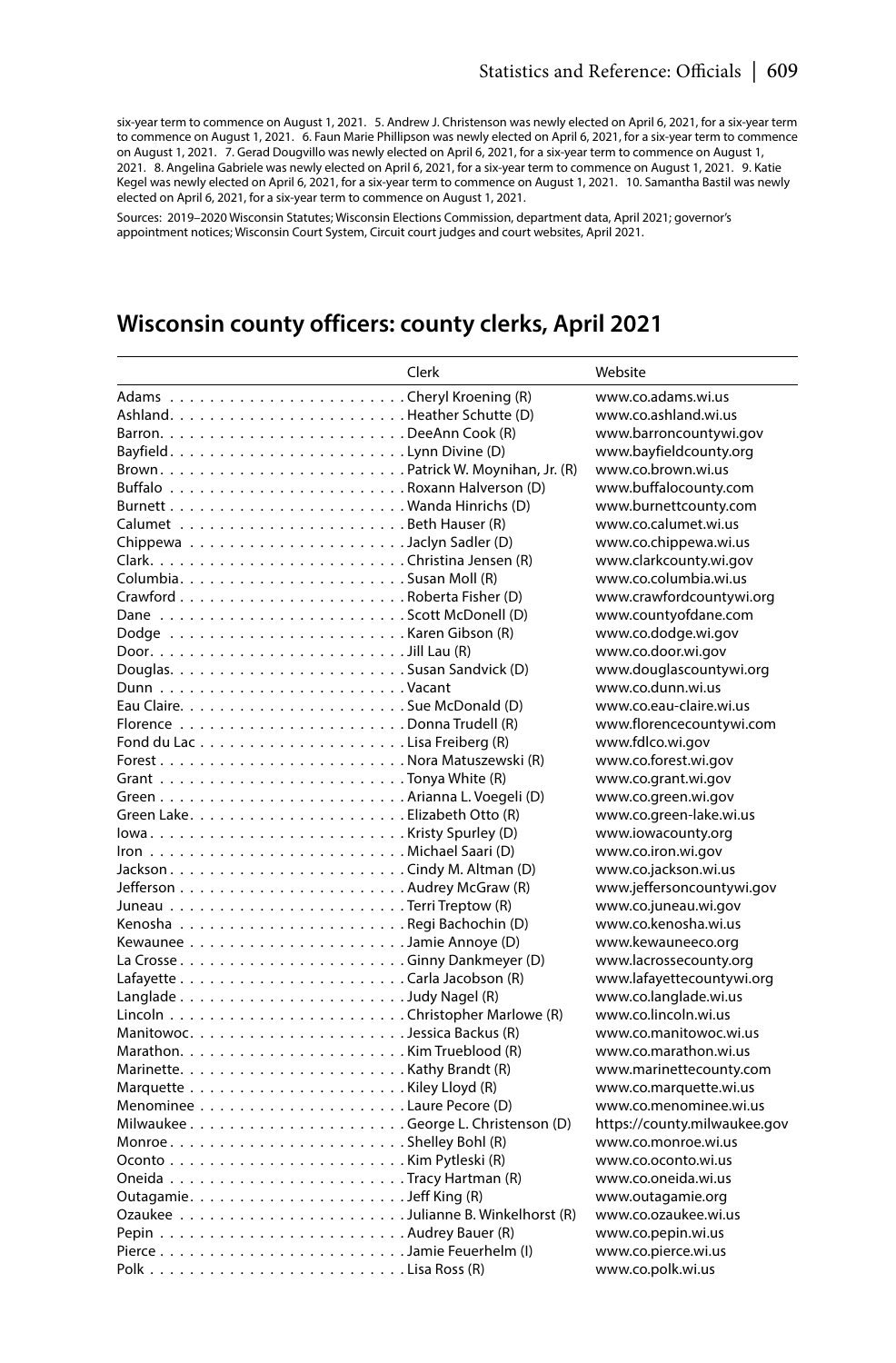|                                                                                    | Clerk | Website                      |
|------------------------------------------------------------------------------------|-------|------------------------------|
|                                                                                    |       | www.co.portage.wi.us         |
|                                                                                    |       | www.co.price.wi.us           |
|                                                                                    |       | https://racinecounty.com     |
|                                                                                    |       | www.co.richland.wi.us        |
|                                                                                    |       | www.co.rock.wi.us            |
|                                                                                    |       | www.ruskcounty.org           |
|                                                                                    |       | www.sccwi.gov                |
|                                                                                    |       | www.co.sauk.wi.us            |
|                                                                                    |       | www.sawyercountygov.org      |
|                                                                                    |       | www.co.shawano.wi.us         |
|                                                                                    |       | www.sheboygancounty.com      |
|                                                                                    |       | www.co.taylor.wi.us          |
|                                                                                    |       | https://co.trempealeau.wi.us |
| Vernon $\ldots \ldots \ldots \ldots \ldots \ldots \ldots \ldots$ Jody Audetat (R)  |       | www.vernoncounty.org         |
|                                                                                    |       | www.vilascountywi.gov        |
| Walworth. $\ldots \ldots \ldots \ldots \ldots \ldots \ldots$ . Kimberly Bushey (R) |       | www.co.walworth.wi.us        |
|                                                                                    |       | www.co.washburn.wi.us        |
|                                                                                    |       | www.co.washington.wi.us      |
|                                                                                    |       | www.waukeshacounty.gov       |
|                                                                                    |       | www.co.waupaca.wi.us         |
|                                                                                    |       | www.co.waushara.wi.us        |
|                                                                                    |       | www.co.winnebago.wi.us       |
|                                                                                    |       | www.co.wood.wi.us            |

## **Wisconsin county officers: county clerks, April 2021,** continued

Note: County clerks are elected at the general election for four-year terms.

D–Democrat; I–Independent; R–Republican.

Source: Data collected from county clerks by Wisconsin Legislative Reference Bureau, April 2021.

## **Wisconsin county officers: county board chair; executive (or alternative); treasurer, April 2021**

|                              | County board chair<br>(# of supervisors) | Executive, administrator,<br>administrative coordinator | Treasurer               |
|------------------------------|------------------------------------------|---------------------------------------------------------|-------------------------|
| Adams John West (20)         |                                          | Jim Bialecki (interim AC)                               | Jani Zander (D)         |
| Ashland. Richard Pufall (21) |                                          | Clark Schroeder (CA)                                    | Tracey Hoglund (D)      |
| Barron. Louie Okey (29)      |                                          | Jeff French (CA)                                        | Yvonne Ritchie (R)      |
|                              | Bayfield. Dennis M. Pocernich (13)       | Mark Abeles-Allison (CA)                                | Jenna Galligan (D)      |
|                              | Brown. Patrick J. Buckley (26)           | Troy Streckenbach (CE)                                  | Paul Zeller (R)         |
| Buffalo Dennis Bork (14)     |                                          | Sonya Hansen (AC)                                       | Tina Anibas (R)         |
| Burnett Donald Taylor (21)   |                                          | Nathan Ehalt (CA)                                       | Judith Dykstra (R)      |
| Calumet Alice Connors (21)   |                                          | Todd Romenesko (CA)                                     | Mike Schlaak (R)        |
|                              | Chippewa Dean Gullickson (15)            | Randy Scholz (CA)                                       | Patricia Schimmel (D)   |
|                              | Clark. Wayne Hendrickson (29)            | Christina Jensen (AC)                                   | Renee Schoen (R)        |
| Columbia. Vern Gove (28)     |                                          | Susan Moll (AC)                                         | Stacy L. Opalewski (R)  |
| Crawford Tom Cornford (17)   |                                          | Dan McWilliams (AC)                                     | Deanne Lutz (D)         |
|                              | Dane Analiese Eicher (37)                | Joe Parisi (CE)                                         | Adam Gallagher (D)      |
| Dodge Russell Kottke (33)    |                                          | Jim Mielke (CA)                                         | Patti Hilker (R)        |
| Door. David Lienau (21)      |                                          | Ken Pabich (CA)                                         | Ryan Schley (R)         |
| Douglas. Mark Liebaert (21)  |                                          | Ann Doucette (CA)                                       | Carol Jones (D)         |
| Dunn David Bartlett (29)     |                                          | Paul R. Miller (CM)                                     | Vacant                  |
| Eau Claire. Nick Smiar (29)  |                                          | Kathryn Schauf (CA)                                     | Glenda J. Lyons (D)     |
|                              | Florence Jeanette Bomberg (12)           | Donna Trudell (AC)                                      | Donna Liebergen (R)     |
|                              | Fond du Lac Martin F. Farrell (25)       | Allen J. Buechel (CE)                                   | Brenda A. Schneider (R) |
|                              | Forest Cindy Gretzinger (21)             | Nora Matuszewski (AC)                                   | Christy Conley (R)      |
|                              | Grant Robert C. Keeney (17)              | Shane Drinkwater (AC)                                   | Carrie Eastlick (R)     |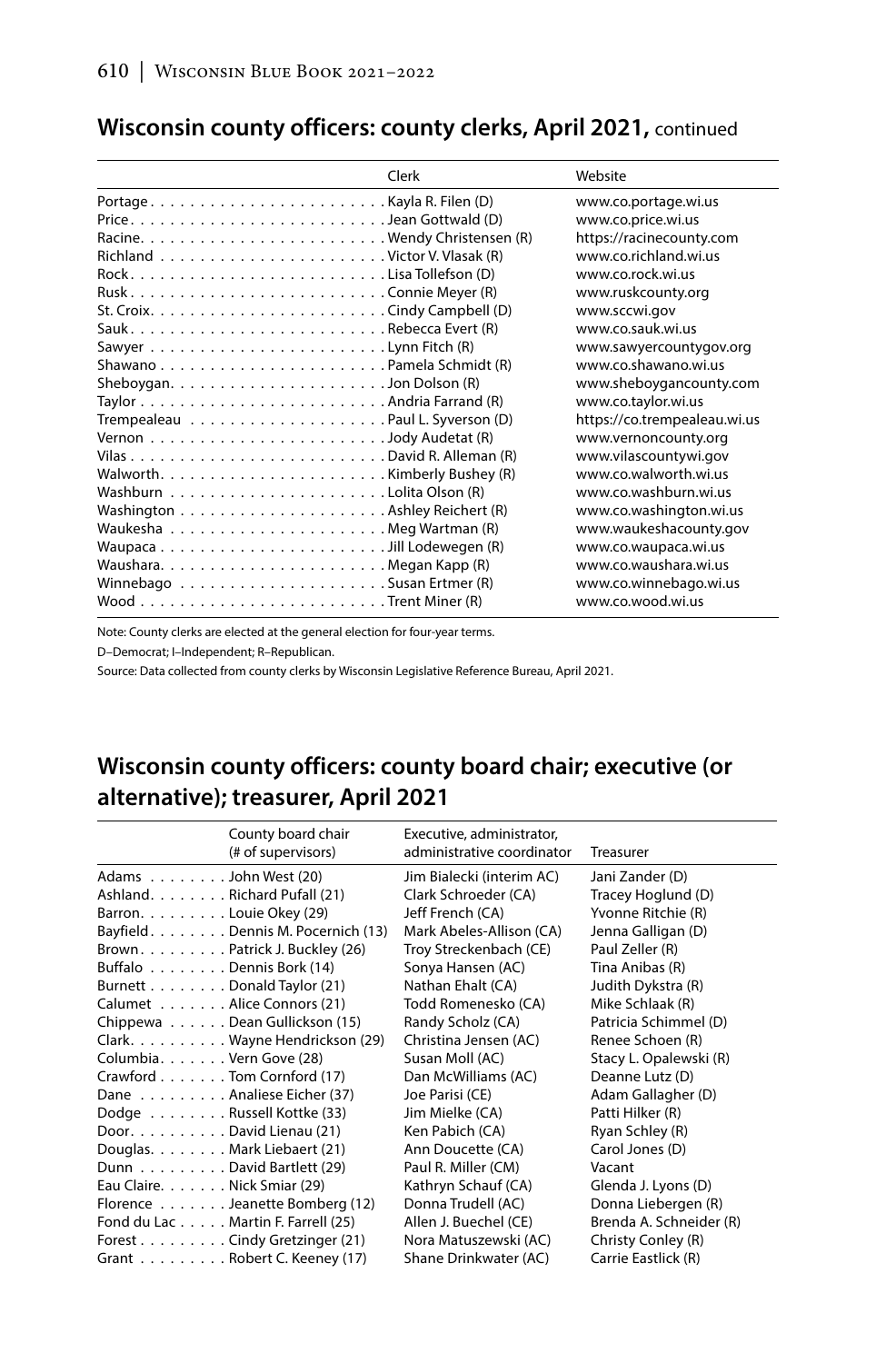|                                               | County board chair                | Executive, administrator,  |                            |
|-----------------------------------------------|-----------------------------------|----------------------------|----------------------------|
|                                               | (# of supervisors)                | administrative coordinator | Treasurer                  |
|                                               | Green Arthur F. Carter (31)       | Arianna L. Voegeli (AC)    | Sherri Hawkins (R)         |
| Green Lake. Harley Reabe (19)                 |                                   | Catherine Schmit (CA)      | Amanda R. Toney (R)        |
|                                               | lowaJohn M. Meyers $(21)$         | Larry Bierke (CA)          | Connie Johnson (D)         |
| Iron $\ldots \ldots \ldots$ Joe Pinardi (15)  |                                   | Michael Saari (AC)         | Clara Maki (D)             |
| Jackson Ray Ransom (19)                       |                                   | Cindy M. Altman (AC)       | Tabitha Chonka-Michaud (D) |
| Jefferson Steven J. Nass (30)                 |                                   | Ben Wehmeier (CA)          | John E. Jensen (R)         |
|                                               | Juneau Alan K. Peterson (21)      | None                       | Denise Giebel (R)          |
| Kenosha John J. O'Day (23)                    |                                   | Jim Kreuser (CE)           | Teri Jacobson (D)          |
|                                               | Kewaunee Daniel A. Olson (20)     | Scott Feldt (CA)           | Michelle Dax (R)           |
| La Crosse Monica Kruse (29)                   |                                   | Steve O'Malley (CA)        | Amy Twitchell (D)          |
| Lafayette Jack Sauer (16)                     |                                   | Jack Sauer (AC)            | Lisa Black (R)             |
| Langlade Ben Pierce (21)                      |                                   | Jason Hilger (CM)          | Tammy Wilhelm (D)          |
| Lincoln Kevin Koth (22)                       |                                   | Cate Wylie (AC)            | Diana Petruzates (R)       |
| Manitowoc. Jim Brey (25)                      |                                   | Bob Ziegelbauer (CE)       | Amy Kocian (R)             |
| Marathon. Kurt Gibbs (38)                     |                                   | Lance Leonhard (CA)        | Connie Beyersdorff (R)     |
|                                               | Marinette. John M. Guarisco (30)  | John Lefebvre (CA)         | Bev A. Noffke (R)          |
|                                               | Marquette Robert C. Miller (17)   | Gary Sorensen (AC)         | Jody Myers (R)             |
|                                               | Menominee Elizabeth Moses (7)     | Jeremy Weso (AC)           | Mary Beth Pecore (D)       |
|                                               | Milwaukee Marcelia Nicholson (18) | David Crowley (CE)         | David Cullen (D)           |
|                                               | Monroe. Cedric Schnitzler (16)    | Tina Osterberg (CA)        | Debra Carney (R)           |
| Oconto Paul Bednarik (31)                     |                                   | Kevin Hamann (CA)          | Tanya Peterson (R)         |
| Oneida David Hintz (21)                       |                                   | Lisa Charbarneau (AC)      | Tara Ostermann (R)         |
| Outagamie. Jeff Nooyen (36)                   |                                   | Tom Nelson (CE)            | Trenten Woelfel (R)        |
|                                               | Ozaukee Lee Schlenvogt (26)       | Jason Dzwinel (CA)         | Joshua H. Morrison (R)     |
| Pepin Tom Milliren (12)                       |                                   | Pamela Hansen (AC)         | Patricia Scharr (R)        |
| Pierce $\ldots \ldots \ldots$ Jeff Holst (17) |                                   | Jason Matthys (AC)         | Kathy Fuchs (R)            |
| Polk Chris Nelson (15)                        |                                   | Vince Netherland (CA)      | Amanda Nissen (D)          |
| Portage Allen Haga, Jr. (25)                  |                                   | Chris Holman (CE)          | Pamela R. Przybelski (D)   |
|                                               | Price. Robert Kopisch (13)        | Nicholas Trimner (CA)      | Lynn Neeck (D)             |
|                                               | Racine. Thomas Roanhouse (21)     | Jonathan Delagrave (CE)    | Jeff Latus (R)             |
| Richland Marty Brewer (21)                    |                                   | Clinton Langreck (CA)      | Julie Keller (R)           |
|                                               | Rock. Richard Bostwick (29)       | Joshua Smith (CA)          | Michelle Roettger (D)      |
|                                               | RuskDavid Willingham (19)         | Andy Albarado (AC)         | Verna Nielsen (R)          |
|                                               | St. Croix. David Peterson (19)    | Ken Witt (CA)              | Denise Anderson (R)        |
|                                               | Sauk. Tim McCumber (31)           | Brent Miller (AC)          | Elizabeth Geoghegan (R)    |
|                                               | Sawyer Tweed Shuman (15)          | Thomas Hoff (CA)           | Dianne Ince (R)            |
|                                               | Shawano Thomas Kautza (27)        | James Davel (AC)           | Debra Wallace (R)          |
| Sheboygan. Vern Koch (25)                     |                                   | Adam Payne (CA)            | Laura Henning-Lorenz (D)   |
| Taylor $\ldots \ldots \ldots$ Jim Metz (17)   |                                   | Marie Koerner (AC)         | Sarah Holtz (R)            |
| Trempealeau John Aasen (17)                   |                                   | Paul L. Syverson (AC)      | Laurie Halama (D)          |
|                                               | Vernon Justin Running (29)        | Cari Redington (CA)        | Karen DeLap (R)            |
|                                               | Vilas Ronald De Bruyne (21)       | David R. Alleman (AC)      | Paulette Sarnicki (R)      |
| Walworth. Nancy Russell (11)                  |                                   | Mark W. Luberda (CA)       | Valerie Etzel (R)          |
|                                               | Washburn Thomas Mackie (21)       | Lolita Olson (AC)          | Nicole Tims (R)            |
|                                               | Washington Donald Kriefall (26)   | Joshua Schoemann (CE)      | Scott M. Henke (R)         |
| Waukesha Paul Decker (25)                     |                                   | Paul Farrow (CE)           | Pamela Reeves (R)          |
| Waupaca Dick Koeppen (27)                     |                                   | Amanda Welch (AC)          | Mark Sether (R)            |
| Waushara. Donna Kalata (11)                   |                                   | Vacant                     | Jessica Jaeger (R)         |
| Winnebago Shiloh Ramos (36)                   |                                   | Jon Doemel (CE)            | Mary Krueger (R)           |
| Wood Lance A. Pliml $(19)$                    |                                   | Lance A. Pliml (AC)        | Heather Gehrt (D)          |
|                                               |                                   |                            |                            |

## **Wisconsin county officers: county board chair; executive (or alternative); treasurer, April 2021,** continued

Note: The county board is composed of supervisors who are elected at the nonpartisan spring election for two-year terms. The county board elects one of its members to be its chair. County executives are elected at the nonpartisan spring election for fouryear terms. In lieu of electing a county executive, a county can choose to appoint a county administrator or to designate a county official to serve as the county's administrative coordinator. Treasurers are elected at the general election for four-year terms. AC–Administrative coordinator; CA–County administrator; CE–County executive; CM–County manager; D–Democrat; R– Republican.

Source: Data collected from county clerks by Wisconsin Legislative Reference Bureau, April 2021.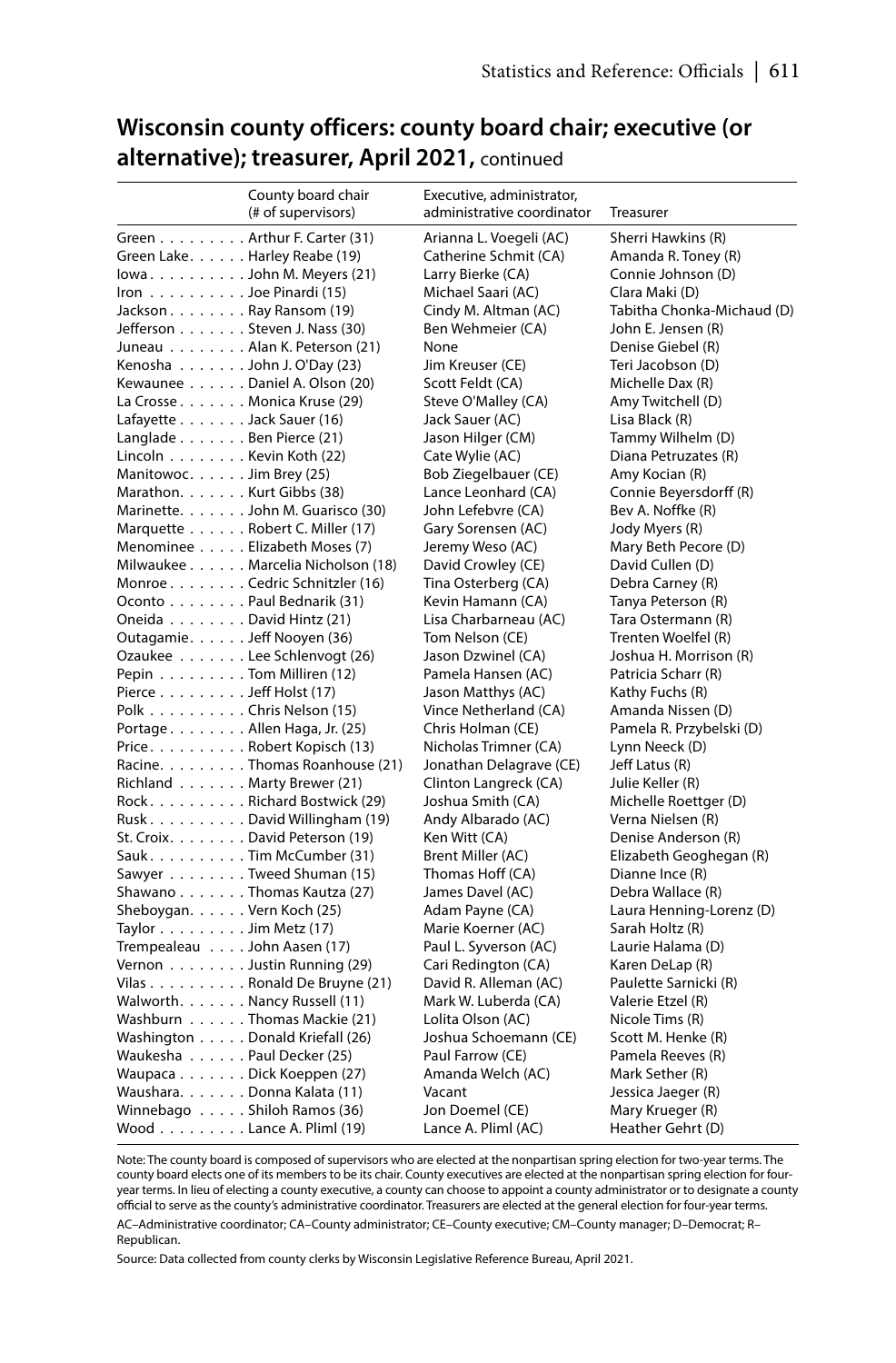# **Wisconsin county officers: clerk of circuit court; register of deeds; surveyor, April 2021**

|                                | Clerk of circuit court                                   | Register of deeds                  | Surveyor <sup>1</sup>    |
|--------------------------------|----------------------------------------------------------|------------------------------------|--------------------------|
| Adams Lori L. Banovec (D)      |                                                          | Jodi Helgeson (R)                  | Jerol Smart              |
| Ashland. Sandra Paitl (D)      |                                                          | Julie Gleeson (D)                  | Patrick McKuen           |
|                                | Barron. Sharon Millermon (R)                             | Margo Katterhagen (R)              | Mark Netterlund          |
|                                | Bayfield. Kay L. Cederberg (D)                           | Dan Heffner (D)                    | Patrick McKuen           |
|                                | Brown. John A. Vander Leest (R)                          | Cheryl Berken (R)                  | <b>Ryan Duckart</b>      |
|                                | Buffalo Roselle Schlosser (R)                            | Carol Burmeister (D)               | <b>Auth Consulting</b>   |
|                                | Burnett Jacqueline O. Baasch (D)                         | Jeanine Chell (D)                  | Jason Towne              |
| Calumet Connie Daun (R)        |                                                          | Tamara Alten (R)                   | <b>Bradley Buechel</b>   |
| Chippewa Karen Hepfler (D)     |                                                          | Melanie K. McManus (D)             | Sam Wenz                 |
|                                | Clark. Heather Bravener (D)                              | Mary Denk (R)                      | <b>Wade Pettit</b>       |
| Columbia. Susan Raimer (R)     |                                                          | Lisa Krintz (R)                    | Jim Grothman             |
|                                |                                                          |                                    |                          |
| Crawford Nancy Dowling (A)     |                                                          | Melissa Nagel (D)                  | <b>Rich Marks</b>        |
| Dane Carlo Esqueda (D)         |                                                          | Kristi Chlebowski (D)              | Dan Frick                |
| Dodge Lynn Hron (R)            |                                                          | Chris Planasch (R)                 | Dave Addison             |
| Door. Connie DeFere (R)        |                                                          | Carey Petersilka (R)               | None                     |
| Douglas. Michele L. Wick (D)   |                                                          | Tracy Middleton (D)                | Matt Johnson             |
| Dunn Katie Schalley (R)        |                                                          | Heather Kuhn (D)                   | <b>Thomas Carlson</b>    |
| Eau Claire. Susan Schaffer (D) |                                                          | Tina Pommier (D)                   | Dean Roth                |
| Florence Tanya Neuens (R)      |                                                          | Laurie J. Boren (R)                | None                     |
| Fond du Lac Ramona Geib (R)    |                                                          | James M. Krebs (R)                 | Peter Kuen               |
| Forest Penny Carter (D)        |                                                          | Cortney Britten Cleereman (D) None |                          |
| Grant Tina McDonald (R)        |                                                          | Andrea Noethe (R)                  | Jay P. Adams             |
| Green Barbara Miller (R)       |                                                          | Cynthia Meudt (R)                  | None                     |
| Green Lake. Amy Thoma (R)      |                                                          | Renee Thiem-Korth (R)              | Don Lenz                 |
| lowa. Lia Leahy (R)            |                                                          | Taylor Campbell (D)                | None                     |
| Iron Karen Ransanici (D)       |                                                          | Daniel Soine (D)                   | Todd Maki                |
| Jackson Jan Moennig (D)        |                                                          | Shari Marg (D)                     | Cody Brommerich          |
|                                | Jefferson Cindy Hamre Incha (R)                          | Staci M. Hoffman (R)               | Jim Morrow               |
| Juneau Lori J. Lowe (R)        |                                                          | Stacy Havill (R)                   | Gary Dechant             |
|                                | Kenosha Rebecca Matoska-Mentink (D) JoEllyn M. Storz (D) |                                    | Robert W. Merry          |
|                                | Kewaunee Rebecca Deterville (D)                          | Germaine Bertrand (D)              | Mau & Associates, LLP    |
| La Crosse Pamela Radtke (R)    |                                                          | Cheryl McBride (R)                 | <b>Bryan Meyer</b>       |
| Lafayette Trisha Rowe (R)      |                                                          |                                    |                          |
|                                |                                                          | Cathy Paulson (R)                  | Aaron Austin             |
|                                | Langlade Marilyn Baraniak (D)                            | Chet Haatvedt (D)                  | None                     |
| Lincoln Marie Peterson (D)     |                                                          | Sarah Koss (R)                     | Anthony Dallman          |
| Manitowoc. Lynn Zigmunt (D)    |                                                          | Kristi L. Tuesburg (R)             | Jason Bolz               |
| Marathon. Shirley Lang (R)     |                                                          | Dean Stratz (R)                    | Dave Decker              |
| Marinette. Sheila M. Dudka (R) |                                                          | Renee Miller (R)                   | None                     |
| Marquette Shari Rudolph (R)    |                                                          | Bette Krueger (R)                  | Jerry Smart              |
| Menominee Delsy Kakwich (D)    |                                                          | Menomin Hawpetoss (D)              | None                     |
| Milwaukee John Barrett (D)     |                                                          | Israel Ramón (D)                   | Robert W. Merry          |
|                                | Monroe Shirley Chapiewsky (R)                            | Deb Brandt (R)                     | Gary Dechant             |
|                                | Oconto Trisha L. LeFebre (R)                             | Laurie Wusterbarth (R)             | <b>Brian Gross</b>       |
| Oneida Brenda Behrle (R)       |                                                          | Kyle Franson (R)                   | <b>Michael Romportl</b>  |
| Outagamie. Barb Bocik (R)      |                                                          | Sarah R. Van Camp (R)              | Paul Nordwig             |
|                                | Ozaukee Mary Lou Mueller (R)                             | Ronald A. Voigt (R)                | None                     |
| Pepin Audrey Lieffring (R)     |                                                          | Monica J. Bauer (R)                | <b>Cedar Corporation</b> |
|                                | Pierce Kerry Feuerhelm (R)                               | Julie Hines (D)                    | James Filkins            |
|                                | Polk Sharon Jorgenson (R)                                | Sally Spanel (D)                   | <b>Steve Geiger</b>      |
| Portage. Lisa M. Roth (D)      |                                                          | Cynthia A. Wisinski (D)            | Thomas J. Trzinski       |
| Price. Penny Huck (D)          |                                                          | Sylvia Kerner (D)                  | Alfred Schneider         |
|                                | Racine. Samuel A. Christensen (R)                        | Karie Pope (R)                     | None                     |
|                                |                                                          |                                    |                          |
| Richland Stacy Kleist (R)      |                                                          | Susan Triggs (R)                   | <b>Todd Rummler</b>      |
|                                | Rock. Jackie Gackstatter (D)                             | Sandy Disrud (D)                   | <b>Brad Heuer</b>        |
| RuskLori Gorsegner (R)         |                                                          | Mary Berg (R)                      | None                     |
| St. Croix. Kristi Severson (R) |                                                          | Beth Pabst (D)                     | <b>Brian Halling</b>     |
| Sauk. Carrie Wastlick (R)      |                                                          | Brent Bailey (R)                   | Patrick Dederich         |
| Sawyer Marge Kelsey (R)        |                                                          | Paula Chisser (R)                  | Dan Pleoger              |
| Shawano Ethan Schmidt (R)      |                                                          | Amy Dillenburg (R)                 | David Yurk               |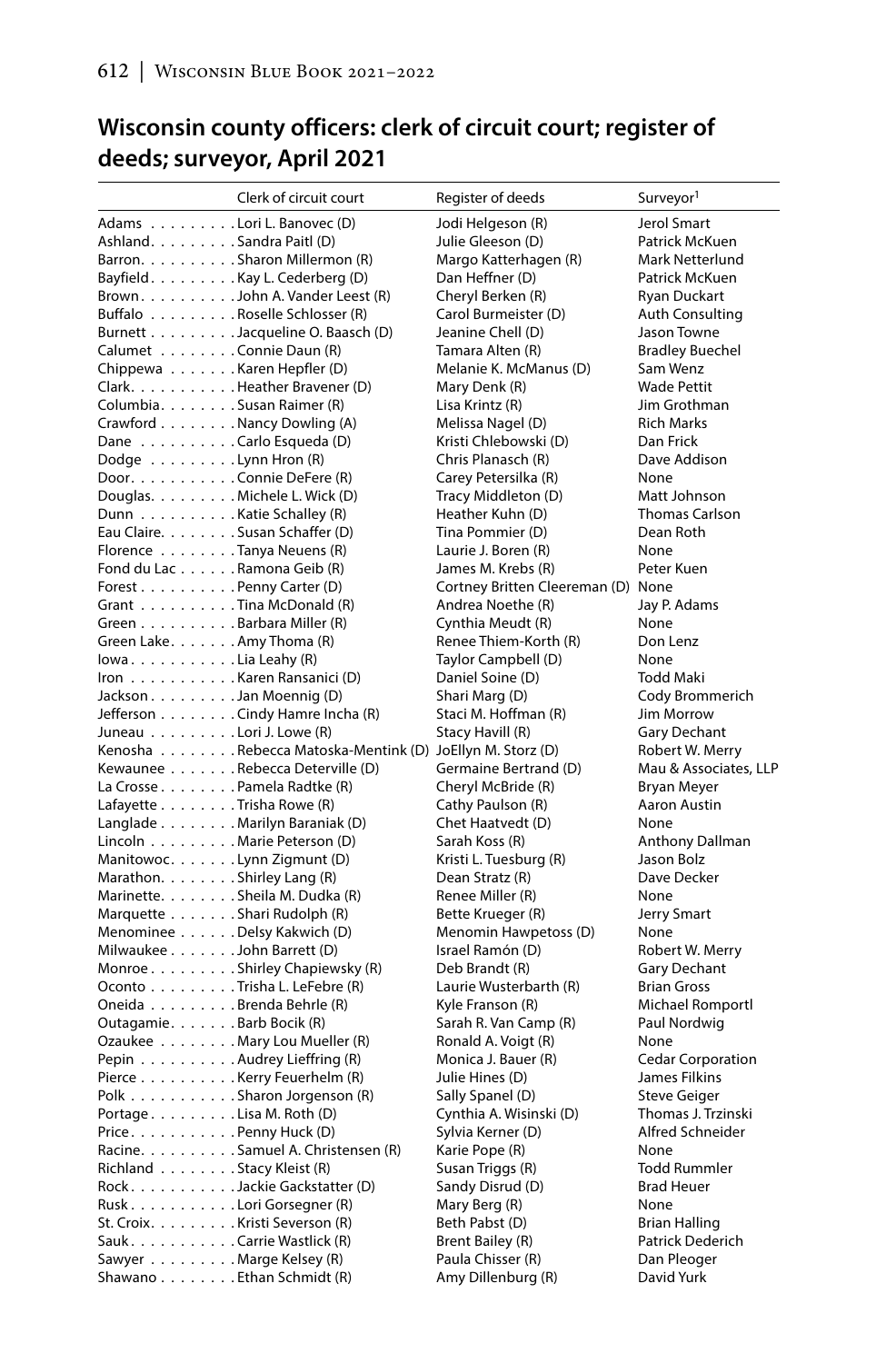## **Wisconsin county officers: clerk of circuit court; register of deeds; surveyor, April 2021,** continued

| Jeremy Hildebrand    |
|----------------------|
|                      |
|                      |
| Laurence Johns       |
| Thomas Boettcher (R) |
|                      |
|                      |
| Scott Schmidt        |
| Robert W. Merry      |
| Joseph Glodowski     |
|                      |
|                      |
|                      |
|                      |

Note: Clerks of circuit court, registers of deeds, and surveyors are elected at the general election for four-year terms. In lieu of electing a surveyor, a county can choose to appoint one.

A–Appointed to fill a vacancy; D–Democrat; I–Independent; R–Republican.

1. Surveyors are appointed unless party designation is shown.

Source: Data collected from county clerks by Wisconsin Legislative Reference Bureau, April 2021.

# **Wisconsin county officers: district attorney; sheriff; coroner (or alternative), April 2021**

|                               | District attorney                                  | Sheriff                 | Coroner/medical examiner   |
|-------------------------------|----------------------------------------------------|-------------------------|----------------------------|
| Adams Tania M. Bonnett (I)    |                                                    | Brent R. York (R)       | Marilyn Rogers (ME)        |
| Ashland. David Meany (I)      |                                                    | Mick Brennan (D)        | Barbara Beeksma (R)        |
| Barron. Brian Wright (R)      |                                                    | Chris Fitzgerald (D)    | Nate Dunston (ME)          |
| Bayfield. Kimberly Lawton (D) |                                                    | Paul Susienka (D)       | Thomas Renz (D)            |
| Brown. David L. Lasee (R)     |                                                    | Todd J. Delain (R)      | Vincent Tranchida (ME)     |
| Buffalo Tom Bilski (R)        |                                                    | Mike Schmidtknecht (R)  | Cindy Giese (R)            |
|                               | Burnett James Jay Rennicke (R)                     | Tracy Finch (I)         | Mike Maloney (ME)          |
|                               | Calumet Nathan F. Haberman (R)                     | Mark Wiegert (R)        | Michael Klaeser (ME)       |
| Chippewa Wade C. Newell (R)   |                                                    | James L. Kowalczyk (D)  | Ronald Patten (D)          |
| Clark. Melissa Inlow (D)      |                                                    | Scott Haines (R)        | Richard J. Schleifer (R)   |
| Columbia. Brenda Yaskal (D)   |                                                    | Roger Brandner (R)      | Katelyn Schara (Acting ME) |
| Crawford Lukas Steiner (A)    |                                                    | Dale McCullick (D)      | Joe Morovits (D)           |
| Dane Ismael R. Ozanne (D)     |                                                    | Kalvin Barrett (A)      | Vincent Tranchida (ME)     |
| Dodge Kurt Klomberg (R)       |                                                    | Dale J. Schmidt (R)     | Patrick Schoebel (ME)      |
| Door. Colleen Nordin (R)      |                                                    | Tammy Sternard (D)      | Vincent Tranchida (ME)     |
| Douglas. Mark Fruehauf (D)    |                                                    | Thomas Dalbec (D)       | Darrell Witt (ME)          |
| Dunn Andrea Nodolf (R)        |                                                    | Kevin Bygd (R)          | Marcie Rosas (ME)          |
| Eau Claire. Gary King (D)     |                                                    | Ron D. Cramer (R)       | Marcie Rosas (ME)          |
| Florence Doug Drexler (D)     |                                                    | Dan Miller (R)          | Jeff Rickaby (R)           |
| Fond du Lac Eric Toney (R)    |                                                    | Ryan F. Waldschmidt (R) | Adam Covach (ME)           |
| Forest Charles Simono (D)     |                                                    | John Dennee (R)         | Crystal Schaub (ME)        |
| Grant Lisa Riniker (R)        |                                                    | Nate Dreckman (R)       | Phyllis Fuerstenberg (R)   |
| Green Craig Nolen (R)         |                                                    | Jeff Skatrud (D)        | Monica Hack (D)            |
| Green Lake. Vacant            |                                                    | Mark Podoll (R)         | Vacant                     |
|                               | lowaMatthew C. Allen (D)                           | Steven R. Michek (R)    | Wendell F. Hamlin (R)      |
|                               | Iron $\ldots \ldots \ldots$ . Matthew Tingstad (R) | Paul Samardich (D)      | Diane Simonich (D)         |
| Jackson. Daniel Diehn (I)     |                                                    | Duane Waldera (D)       | Bonnie Kindschy (ME)       |
| Jefferson Monica J. Hall (D)  |                                                    | Paul Milbrath (R)       | Nichol Tesch (ME)          |
| Juneau Kenneth Hamm (R)       |                                                    | Brent Oleson (R)        | Myron Oestreich (ME)       |
|                               | Kenosha Michael Graveley (D)                       | David Beth (R)          | Patrice Hall (ME)          |
| Kewaunee Andrew Naze (D)      |                                                    | Matthew Joski (R)       | Rory Groessl (D)           |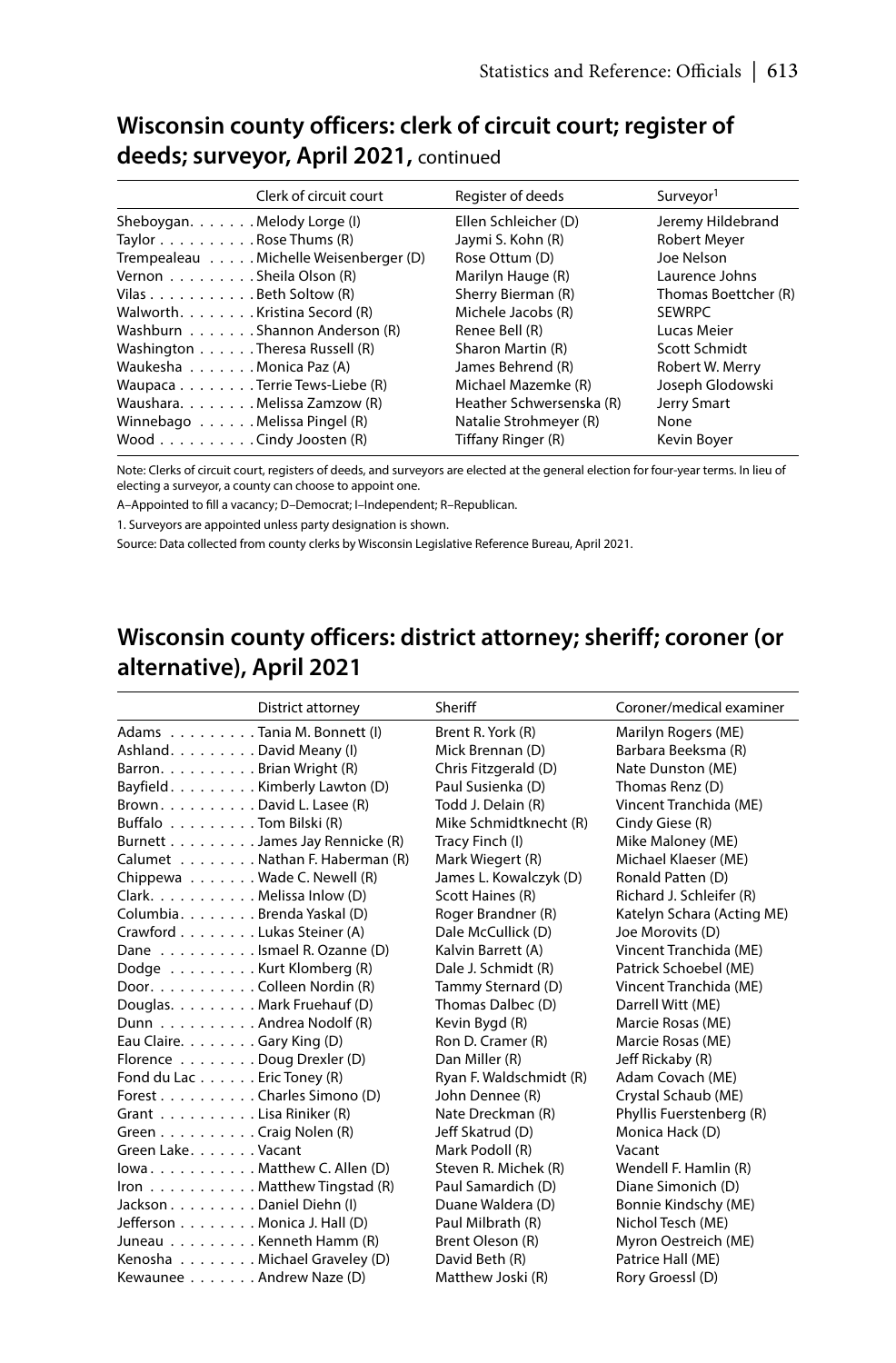## **Wisconsin county officers: district attorney; sheriff; coroner (or alternative), April 2021,** continued

|                                                   | District attorney                  | Sheriff                   | Coroner/medical examiner |
|---------------------------------------------------|------------------------------------|---------------------------|--------------------------|
| La Crosse Tim Gruenke (D)                         |                                    | Jeff Wolf (R)             | Tim Candahl (ME)         |
| Lafayette Jenna Gill (R)                          |                                    | Reginald Gill (R)         | Linda Gebhardt (D)       |
|                                                   | Langlade Elizabeth R. Gebert (R)   | Mark Westen (R)           | Larry Shadick (R)        |
|                                                   | Lincoln Galen Bayne-Allison (D)    | Ken Schneider (R)         | Paul Proulx (R)          |
| Manitowoc. Jacalyn LaBre (R)                      |                                    | Daniel Hartwig (R)        | Curtis Green (D)         |
|                                                   | Marathon. Theresa Wetzsteon (D)    | Scott Parks (R)           | Jessica Blahnik (ME)     |
|                                                   | Marinette. DeShea D. Morrow (R)    | Jerry Sauve (R)           | Kalynn Van Ermen (ME)    |
| Marquette Brian Juech (I)                         |                                    | Joseph Konrath (R)        | Thomas Wastart II (R)    |
| Menominee <sup>1</sup> . Gregory Parker (R)       |                                    | Rebecca Smith (I)         | Patrick Roberts (ME)     |
|                                                   | Milwaukee John T. Chisholm (D)     | Earnell R. Lucas (D)      | Brian L. Peterson (ME)   |
| Monroe Kevin Croninger (R)                        |                                    | Wesley D. Revels (R)      | Robert Smith (ME)        |
| Oconto Ed Burke (R)                               |                                    | Todd Skarban (R)          | Barry Irmen (ME)         |
| Oneida Michael Schiek (R)                         |                                    | Grady Hartman (R)         | Crystal Schaub (ME)      |
|                                                   | Outagamie. Melinda Tempelis (R)    | Clint C. Kriewaldt (R)    | Douglas A. Bartelt (R)   |
| Ozaukee Adam Y. Gerol (R)                         |                                    | James G. Johnson (R)      | Timothy J. Deppisch (R)  |
| Pepin Jon D. Seifert (R)                          |                                    | Joel D. Wener (R)         | Joan Huppert (R)         |
| Pierce Halle Hatch (D)                            |                                    | Nancy Hove (D)            | John Worsing (ME)        |
| Polk $\ldots \ldots \ldots$ . Jeffrey L. Kemp (R) |                                    | Brent A. Waak (R)         | John Dinnies (ME)        |
|                                                   | Portage Louis J. Molepske, Jr. (D) | Michael Lukas (D)         | Scott W. Rifleman (ME)   |
| Price. Karl Kelz (Write-In)                       |                                    | Brian Schmidt (R)         | James Dalbesio, III (D)  |
|                                                   | Racine. Patricia J. Hanson (R)     | Christopher Schmaling (R) | Michael Payne (ME)       |
|                                                   | Richland Jennifer M. Harper (R)    | James Bindl (R)           | James C. Rossing (I)     |
| Rock. David J. O'Leary (D)                        |                                    | Troy Knudson (D)          | Barry E. Irmen (ME)      |
| RuskAnnette Barna (D)                             |                                    | Jeffery Wallace (R)       | Jim Rassbach (ME)        |
| St. Croix. Karl Anderson (R)                      |                                    | Scott Knudson (R)         | Patty Schachtner (ME)    |
|                                                   | Sauk. Michael X. Albrecht (I)      | Chip Meister (R)          | Greg L. Hahn (R)         |
|                                                   | Sawyer Bruce R. Poquette (R)       | Doug Mrotek (R)           | John Froemel (R)         |
| Shawano <sup>1</sup> Gregory Parker (R)           |                                    | Adam Bieber (R)           | Brian Westfahl (R)       |
| Sheboygan. Joel Urmanski (R)                      |                                    | Cory Roeseler (R)         | Chris Nehring (ME)       |
| Taylor Kristi Tlusty (D)                          |                                    | Larry Woebbeking (R)      | Scott Perrin (ME)        |
| Trempealeau John Sacia (D)                        |                                    | Brett Semingson (D)       | Bonnie Kindschy (D)      |
| Vernon Timothy Gaskell (R)                        |                                    | John B. Spears (R)        | Betty Nigh (R)           |
|                                                   | Vilas Martha Milanowski (R)        | Joseph A. Fath (R)        | Crystal Schaub (ME)      |
| Walworth. Zeke Wiedenfeld (R)                     |                                    | Kurt Picknell (R)         | Gina Carver (ME)         |
| Washburn Aaron Marcoux (D)                        |                                    | Dennis Stuart (R)         | Angela Pank (R)          |
| Washington Mark Bensen (R)                        |                                    | Martin Schulteis (R)      | Robert Schafer (ME)      |
| Waukesha Susan L. Opper (R)                       |                                    | Eric J. Severson (R)      | Lynda Biedrzycki (ME)    |
|                                                   | Waupaca Veronica Isherwood (R)     | Timothy R. Wilz (R)       | Catherine Wegener (ME)   |
|                                                   | Waushara. Matthew Leusink (R)      | Walter Zuehlke (R)        | Amanda Thoma (ME)        |
|                                                   | Winnebago Christian Gossett (R)    | John Matz (R)             | Cheryl Brehmer (A)       |
| Wood Craig Lambert (I)                            |                                    | Shawn Becker (R)          | Scott Brehm (R)          |
|                                                   |                                    |                           |                          |

Note: District attorneys, sheriffs, and coroners are elected at the general election for four-year terms. In lieu of electing a coroner, a county can choose to appoint a medical examiner.

A–Appointed to fill a vacancy; D–Democrat; I–Independent; ME–medical examiner; R–Republican.

1. Menominee and Shawano counties comprise a single prosecutorial unit, served by a single district attorney.

Source: Data collected from county clerks by Wisconsin Legislative Reference Bureau, April 2021.

## **Tribal chairs and contact information, April 2021**

| Tribe and chair                                                                                       | Contact information                |
|-------------------------------------------------------------------------------------------------------|------------------------------------|
| Bad River Band of Lake Superior Chippewa. P.O. Box 39, Odanah 54861-0039<br>Mike Wiggins, Jr. (chair) | 715-682-7111; www.badriver-nsn.gov |
| Ned Daniels, Jr. (chair)                                                                              | 715-478-7200; www.fcpotawatomi.com |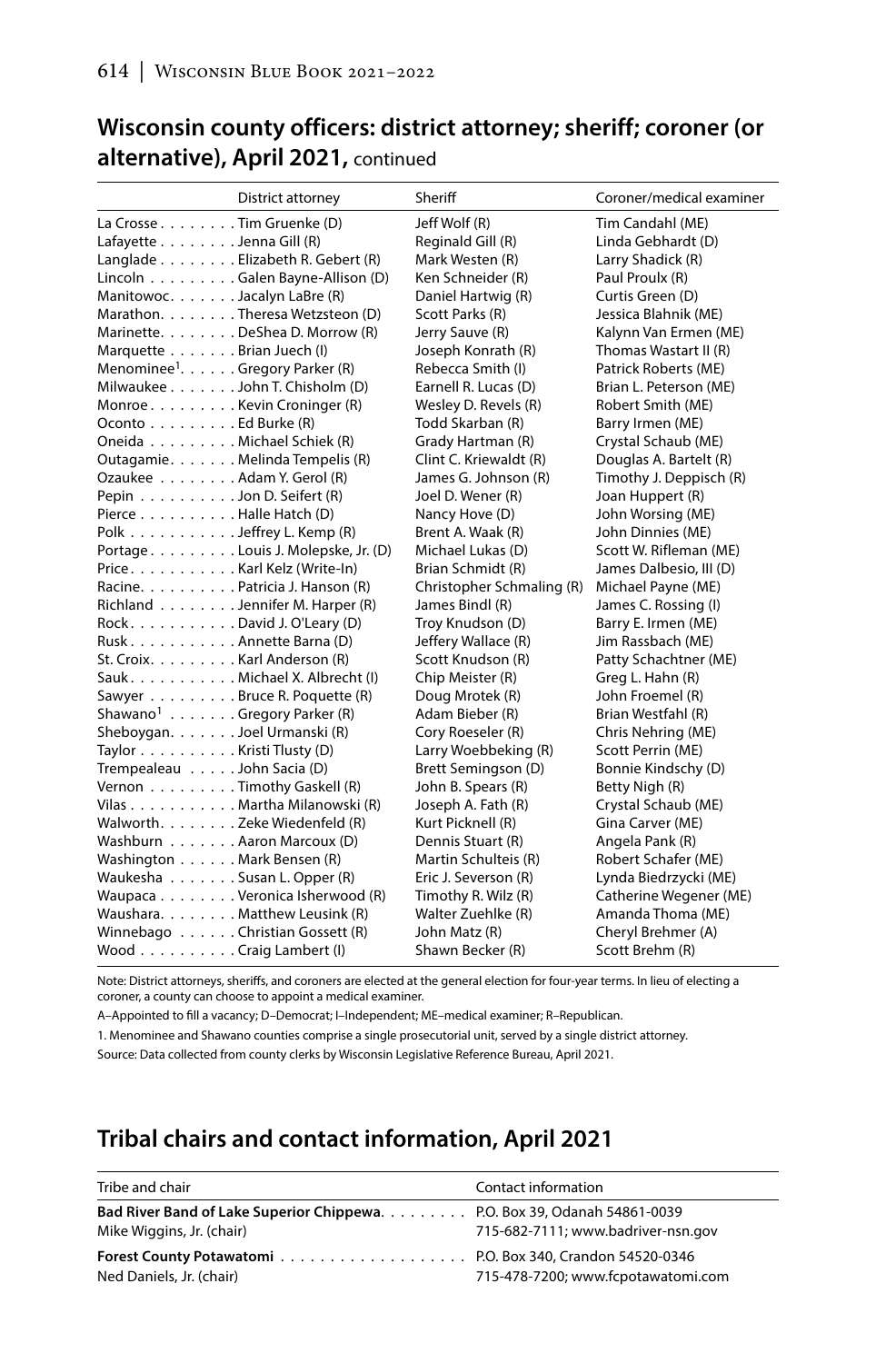## **Tribal chairs and contact information, April 2021,** continued

| Tribe and chair                                                                                         | Contact information                        |
|---------------------------------------------------------------------------------------------------------|--------------------------------------------|
|                                                                                                         | P.O. Box 667, Black River Falls 54615-0667 |
| Marlon WhiteEagle (president)                                                                           | 715-284-9343; www.ho-chunknation.com       |
| Lac Courte Oreilles Band of Lake Superior Chippewa                                                      | 13394 W. Trepania Road, Hayward 54843-2186 |
| Louis Taylor, Sr. (chair)                                                                               | 715-634-8934; www.lcotribe.com             |
| Lac du Flambeau Band of Lake Superior Chippewa.                                                         | P.O. Box 67, Lac du Flambeau 54538-0067    |
| John Johnson (president)                                                                                | 715-588-3303; www.ldftribe.com             |
| Menominee Indian Tribe of Wisconsin                                                                     | P.O. Box 910, Keshena 54135-0910           |
| Gunnar Peters (chair)                                                                                   | 715-799-5114; www.menominee-nsn.gov        |
|                                                                                                         | P.O. Box 365, Oneida 54155-0365            |
| Tehassi Hill (chair)                                                                                    | 920-869-4380; www.oneida-nsn.gov           |
| Red Cliff Band of Lake Superior Chippewa                                                                | 88455 Pike Road, Bayfield 54814-0529       |
| Richard Peterson (chair)                                                                                | 715-779-3700; www.redcliff-nsn.gov         |
| St. Croix Chippewa Indians of Wisconsin                                                                 | 24663 Angeline Avenue, Webster 54893-9246  |
| Susan Lowe (chair)                                                                                      | 715-349-2195; https://stcroixojibwensn.gov |
| Sokaogon Chippewa Community                                                                             | 3051 Sand Lake Road, Crandon 54520-8815    |
| Robert VanZile, Jr. (chair)                                                                             | 715-478-7500; www.sokaogonchippewa.com     |
| Stockbridge-Munsee Band of Mohican Indians P.O. Box 70, Bowler 54416-9801<br>Shannon Holsey (president) | 715-793-4111; www.mohican.com              |

Sources: Wisconsin State Tribal Relations Initiative, http://witribes.wi.gov [April 2021] and individual tribal websites.

## **Wisconsin full-time equivalent state government positions**

| Type of funding | Number of<br>positions <sup>1</sup> |
|-----------------|-------------------------------------|
|                 |                                     |
|                 |                                     |
|                 |                                     |
|                 |                                     |
|                 |                                     |

1. Positions authorized by the legislature, or under procedures authorized by the legislature, as of June 30, 2020. Includes all branches of state government and the UW System.

Source: Wisconsin Department of Administration, Division of Executive Budget and Finance, departmental data.

## **Wisconsin executive branch employees**

| <b>Status</b> | Number of<br>emploves <sup>1</sup> |
|---------------|------------------------------------|
|               |                                    |
|               |                                    |
|               | 2.876                              |
|               | 242                                |
|               |                                    |
|               |                                    |
|               | 33,668                             |

1. Employees working on a full–time or part–time basis for the executive branch only, as of June 30, 2020.

Source: Wisconsin Department of Administration, Division of Executive Budget and Finance, departmental data, April 2021.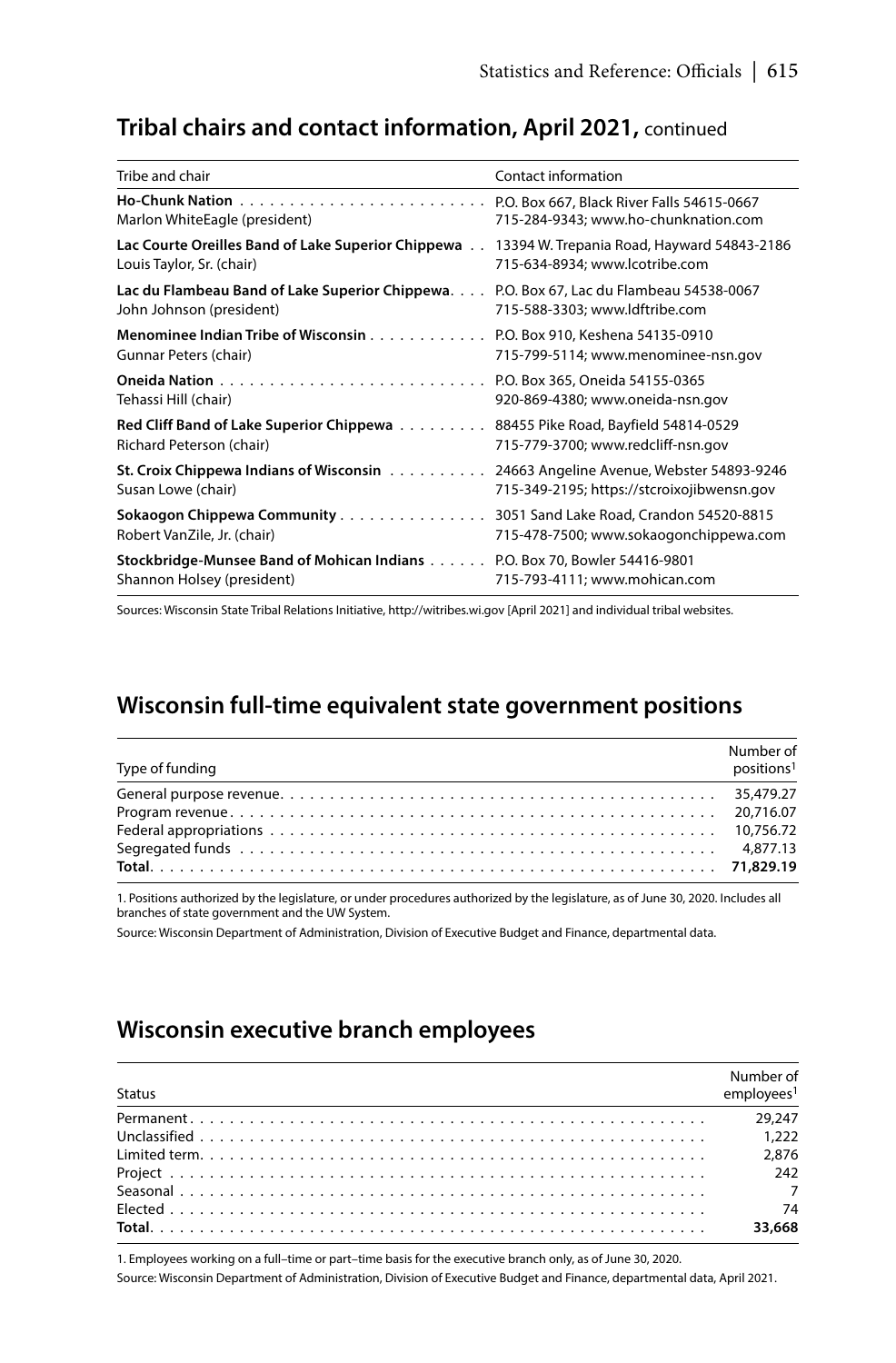|                                                    | Number of employees |           |                                      |                           |
|----------------------------------------------------|---------------------|-----------|--------------------------------------|---------------------------|
| Function                                           | Full-time           | Part-time | Full-time<br>equivalent <sup>1</sup> | Total payroll<br>(51,000) |
|                                                    | 386                 | 59        | 405                                  | 2.172                     |
|                                                    | 12,506              | 948       | 13.020                               | 64.051                    |
|                                                    | 134,428             | 90.755    | 168.238                              | 799.640                   |
| Elementary and secondary                           | 98.614              | 42,444    | 119,209                              | 525.699                   |
| Higher education institutions.                     | 34,929              | 48,020    | 47.962                               | 268,384                   |
|                                                    | 885                 | 291       | 1.067                                | 5.557                     |
|                                                    | 4,372               | 5.219     | 4.999                                | 30,586                    |
| Government administration                          | 9.700               | 12.659    | 11,809                               | 57.133                    |
|                                                    | 9.782               | 3.522     | 11,500                               | 55.664                    |
|                                                    | 9.557               | 1.475     | 10.012                               | 51,107                    |
| Housing and community development                  | 1,018               | 358       | 1,156                                | 5.129                     |
| Judicial and legal                                 | 5.413               | 1.087     | 5,818                                | 32,693                    |
|                                                    | 1.638               | 3,230     | 2.961                                | 10.416                    |
|                                                    | 2.908               | 1,395     | 3,420                                | 16.156                    |
|                                                    | 2.341               | 3,402     | 3.236                                | 13,612                    |
|                                                    | 15,111              | 2.812     | 15,936                               | 96.102                    |
| Public welfare and social insurance administration | 12.711              | 3.710     | 14,856                               | 64,544                    |
|                                                    | 1,825               | 713       | 1,936                                | 10,310                    |
| Solid waste management.                            | 1,335               | 995       | 1.445                                | 6.415                     |
|                                                    | 1,870               | 155       | 1,959                                | 8,365                     |
| Utilities (electric and water supply).             | 2.258               | 320       | 2.354                                | 12,503                    |
|                                                    | 6.735               | 3.669     | 7.477                                | 38,677                    |
|                                                    | 235,894             | 136,483   | 282,537                              | 1,375,277                 |

## **Wisconsin state and local government employment and payrolls, March 2019**

1. Full-time equivalent (FTE) is a derived statistic that provides an estimate of a government's total full-time employment by converting part-time employees to a full-time amount.

Source: U.S. Census Bureau, "2019 Government Employment and Payroll Tables," https://www.census.gov/programs-surveys/ apes/data/datasetstables/2019.html [November 2020].

## **Wisconsin state and local government employment and payrolls**

|       | Employees (full-time equivalents) |         | Monthly payroll (\$1,000) |         |         |           |
|-------|-----------------------------------|---------|---------------------------|---------|---------|-----------|
|       | State                             | Local   | Total                     | State   | Local   | Total     |
|       | 68.714                            | 212.931 | 281.645                   | 295.616 | 788,590 | 1.084.207 |
| 2008. | 69,019                            | 214,332 | 283,351                   | 308,878 | 813.054 | 1,121,932 |
| 2009. | 70.457                            | 211.564 | 282.021                   | 322,316 | 841.573 | 1,163,889 |
|       | 72,428                            | 211,407 | 283,835                   | 326.643 | 851,380 | 1.178.022 |
| 2011. | 70.891                            | 208.623 | 279,514                   | 328,658 | 855,316 | 1,183,974 |
| 2012. | 70.543                            | 208,485 | 279,028                   | 321.601 | 863,452 | 1,185,053 |
| 2013. | 72,347                            | 202.153 | 274,500                   | 333,226 | 862.139 | 1,195,365 |
| 2014. | 72.551                            | 208.108 | 280.659                   | 344,334 | 884,405 | 1,228,738 |
| 2015. | 74,383                            | 211.442 | 285.825                   | 357,334 | 901.925 | 1,259,259 |
| 2016. | 72.676                            | 212,640 | 285,316                   | 356.014 | 926.005 | 1,282,019 |
| 2017. | 72.751                            | 211,335 | 284,086                   | 362.146 | 950.653 | 1,312,800 |
| 2018. | 71,253                            | 212,400 | 283,653                   | 365.007 | 960.546 | 1,325,553 |
| 2019. | 71.640                            | 210.897 | 282,537                   | 380.251 | 995.026 | 1,375,277 |

Source: U.S. Census Bureau, "2019 Government Employment & Payroll Tables" and prior years, at https://www.census.gov/ programs-surveys/apes/data/datasetstables/2019.html [February 2021].